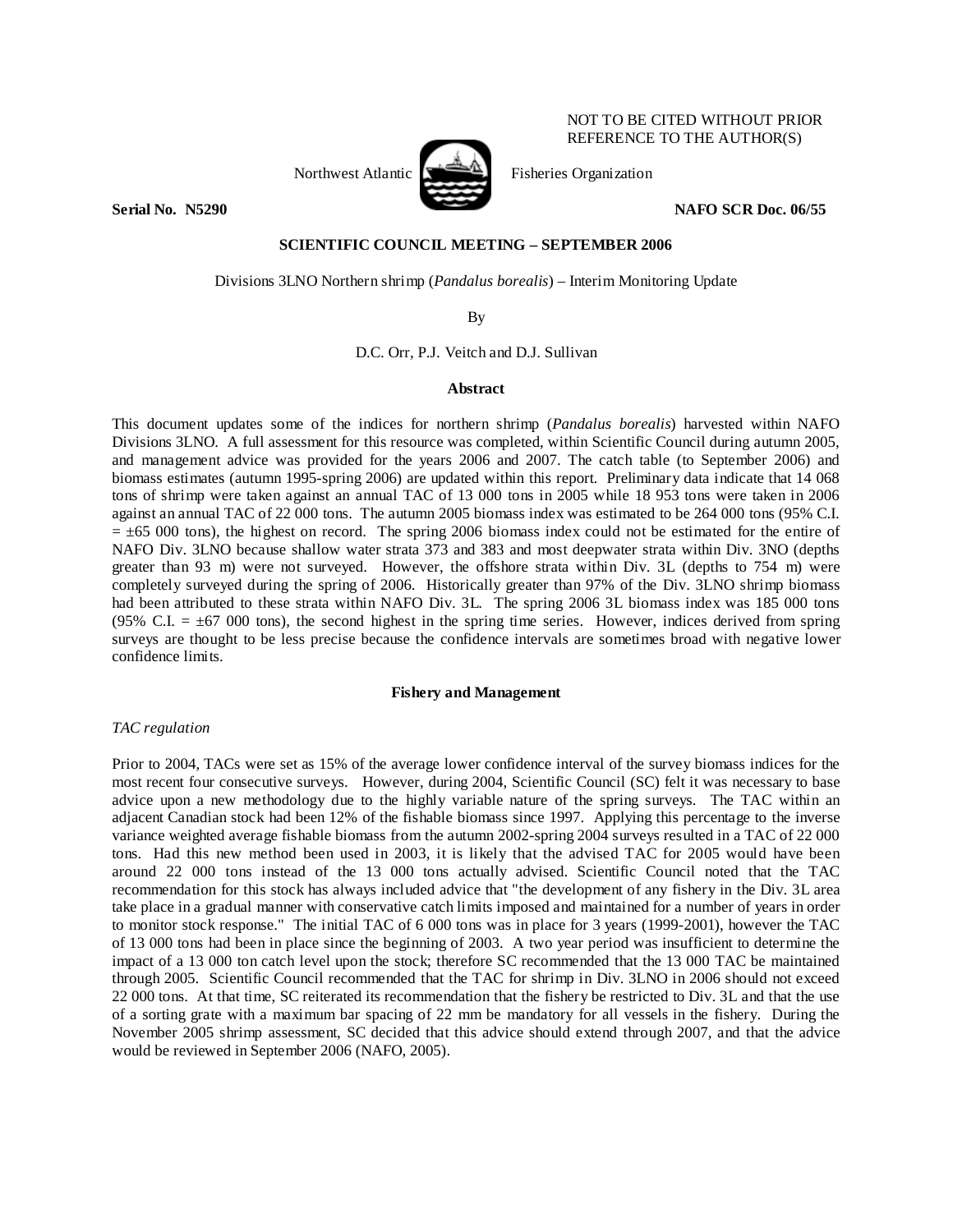## *Catch trends*

Catches increased dramatically since 1999, with the beginning of a regulated fishery. Since then, seventeen contracting nations have exercised their privileges to fish shrimp in Div. 3L (Table 1). Over the period 2001-2006, catches were 10 566, 6 977, 11 947, 12 620, 14 068 and 18 953 tons, respectively. As per NAFO agreements, Canadian vessels took most of the catch during each year. Canadian catches increased from 5 129 tons in 2001 to 15,707 tons in 2006. Fishing vessels from other nations took 5 505, 1 563, 1 939, 2 007, 2 892, and 3 246 tons of shrimp in each respective year since 2001. Table 1 provides a breakdown of catches by nation and year. Figure 1 indicates catches and TAC since 1992.

## **Canadian Multi-species Bottom Trawl Research Survey Trends**

Spring and autumn multi-species research surveys have been conducted onboard the Canadian Coast Guard vessels *Wilfred Templeman*, *Teleost* and *Alfred Needler* since 1995. Fishing sets of 15 minute duration, with a tow speed of 3 knots, were randomly allocated to strata covering the Grand Banks and slope waters to a depth of 1 462 m in the autumn and 731 m in the spring, with the number of sets in a stratum proportional to its size (Fig. 2). All vessels used a Campelen 1800 shrimp trawl with a codend mesh size of 40 mm and a 12.7 mm liner. SCANMAR sensors were employed to monitor net geometry. Details of the survey design and fishing protocols are outlined in (Brodie, 1996; McCallum and Walsh, 1996).

Prior to autumn 2003, shrimp were frozen and returned to the Northwest Atlantic Fisheries Centre where species identifications were made, and number and weight per set were calculated. Beginning with the autumn 2003 survey, most of the shrimp samples have been processed at sea. Samples that could not be processed at sea were frozen and processed in the Northwest Atlantic Fisheries Centre upon return. Stratified abundance and biomass indices were estimated *via* areal expansion using programs based upon Cochran (1997) and written in SAS (D.C. Orr, unpublished).

Due to operational difficulties it was not possible to survey all of the strata within NAFO Div. 3LNO during autumn 2004 (Brodie, 2005). The deepwater strata (deeper than 731 m) within Div. 3LNO as well as several shallow water strata within Div. 3L were not surveyed. Historically very few northern shrimp have been taken from the deepwater strata; therefore, the impact of not sampling the deepwater was felt to be negligible (Table 2). Strata that were missed in Div. 3L (autumn 2004) are highlighted in Table 2 and Fig. 3.

Please note that all strata, within the NRA, that contained significant quantities of northern shrimp, in previous spring and autumn surveys, were surveyed during autumn 2004.

Analyses of the autumn 1995-2003 and 2005 survey data indicate that the 3L strata missed in 2004 (93-549 m) are important in determining the biomass indices. Typically these strata account for 25-61% of the 3L biomass (Table 2). Figures 4 and 5 confirm the importance of these strata and that catches, within these strata, vary both seasonally and annually. For these reasons, it was not appropriate to use a multiplicative model to estimate 3L biomass and abundance indices for the missing strata from the autumn 2004 survey. However, analyses conducted on strata that had been consistently fished each autumn since 1995 resulted in biomass indices of 96 926 tons (95% C.I.  $= \pm 21$  744 tons) and 125 300 tons (95% C.I.  $=\pm 52$  693 tons) during autumn 2004 and 2005, respectively, the second the third highest values within this partial index time series. It should be noted that the confidence intervals of the biomass estimates from strata completed in these autumn surveys are relatively tight, indicating relatively low variances between catches. Further, the lower confidence limit of the partial autumn 2004 and 2005 surveys are above the lower confidence limits from the previous four autumn surveys (i.e. from the total 3L indices). The inclusion of additional strata in the overall biomass index would result in the index increasing or staying the same. Therefore one may conclude that the partial biomass index from the autumn of 2004 was at least as high as it was in the previous four years and that the biomass within these strata has been increasing.

All strata within 3LNO (<731 m) were surveyed during autumn 2005. The biomass index from this survey was 263 815 tons (95% C.I.  $= \pm 64$  641 tons), the highest biomass index in the autumn time series (Fig. 6). Tables 2-5 provide the strata by strata break down of biomass by NAFO Division and year.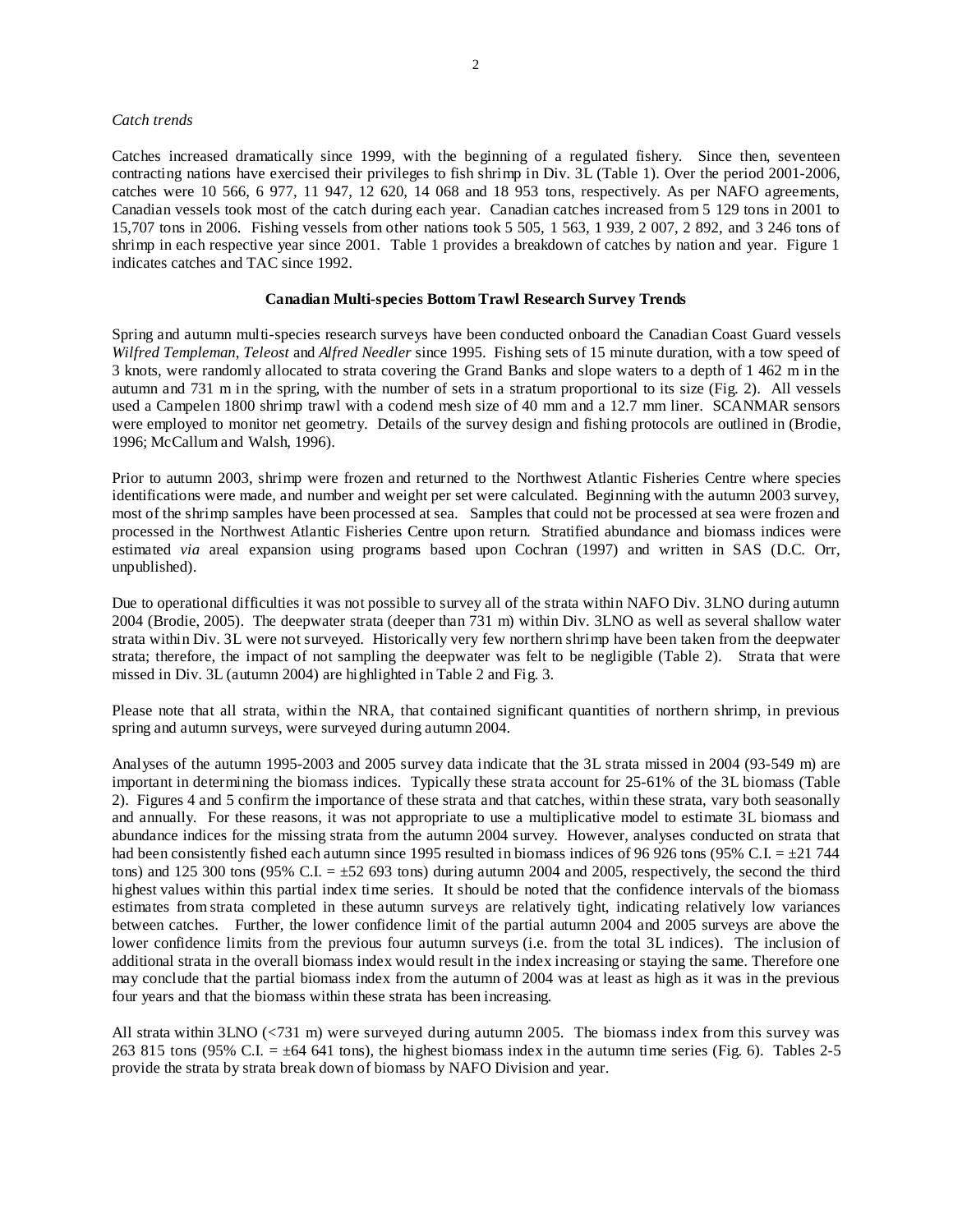Tables 6-8 summarize the biomass indices from spring surveys broken down by NAFO Division and year. Tables 9 and 10 provide the overall summaries of biomass and abundance indices by year for combined Divisions.

Due to operational difficulties it was not possible to survey all of the strata within NAFO Div. 3NO during spring 2006. Strata 373 and 383 as well as most strata deeper than 92 m were not surveyed (Fig. 5). Analyses from the spring 1999-2005 surveys indicated that greater than 99% and 85% of the 3N and 3O biomass respectively may be attributed to the strata that were missed (Tables 7 and 8). Therefore spring 2006 biomass or abundance indices were not determined Div. 3NO. Historically, at least 97% of the 3LNO biomass is found within Div. 3L (Tables 6, 7, 8, 11 and 12). The spring 2006 Div. 3L biomass index was 185 156 tons (95% C.I.  $= \pm 115$  048 tons), the second highest in the spring time series (Table 6). However, as noted earlier, the spring indices are thought to be less precise because the 95% confidence intervals are sometimes broad with negative lower confidence interval values (Tables 6-10; Fig. 7).

#### **Conclusions**

The autumn 2005 NAFO Div. 3LNO biomass index was 263 815 tons, the highest in the survey time series. Due to operational problems it was not possible to survey strata 373 and 383 and most strata deeper than 92 m in NAFO Div. 3NO during spring 2006. At least 85% of the biomass within NAFO Div. 3NO is found within these missed strata. Therefore it was not possible to estimate biomass indices for the entire of Div. 3LNO from the spring 2006 survey. At least 97% of the 3LNO biomass is found within NAFO Div. 3L. The spring 2006 Div. 3L biomass index was 185 156 tons (95% C.I.  $= \pm 115$  048 tons), the second highest in the spring time series; however the spring biomass indices are thought to be less precise. Based on the information available, no change is proposed for the Scientific Council advice for a TAC of 22 000 tons in 2007.

#### **Acknowledgements**

We would like to thank Mr. Gus Cossitt for producing Fig. 3, which indicates the 3L strata missed during the Canadian autumn 2004 research survey.

#### **References**

- BRODIE, W. 1996. A description of the 1995 fall groundfish survey in Division 2J3KLMNO. *NAFO SCR. Doc*., No. 27, Serial No. N2700, 7 p.
- BRODIE, W. 2005. A description of the autumn multispecies surveys in SA 2+ Divisions 3KLMNO from 1995- 2004. *NAFO SCR Doc*., No. 8, Serial No. N5083.
- COCHRAN, W. G. 1997. Sampling Techniques. Third Edition. John Wiley & Sons. Toronto, 428 p.
- MCCALLUM, B. R., and S. J. WALSH. 1996. Groundfish survey trawls used at the Northwest Atlantic Fisheries Centre, 1971-present. *NAFO SCR Doc*., No. 50, Serial No. N2726, 18 p.
- NAFO. 1999. Scientific Council Reports, p. 207-215.
- NAFO. 2004. Scientific Council Meeting, October 26-November 4, 2004. Appendix III. Management advice and responses to special requests.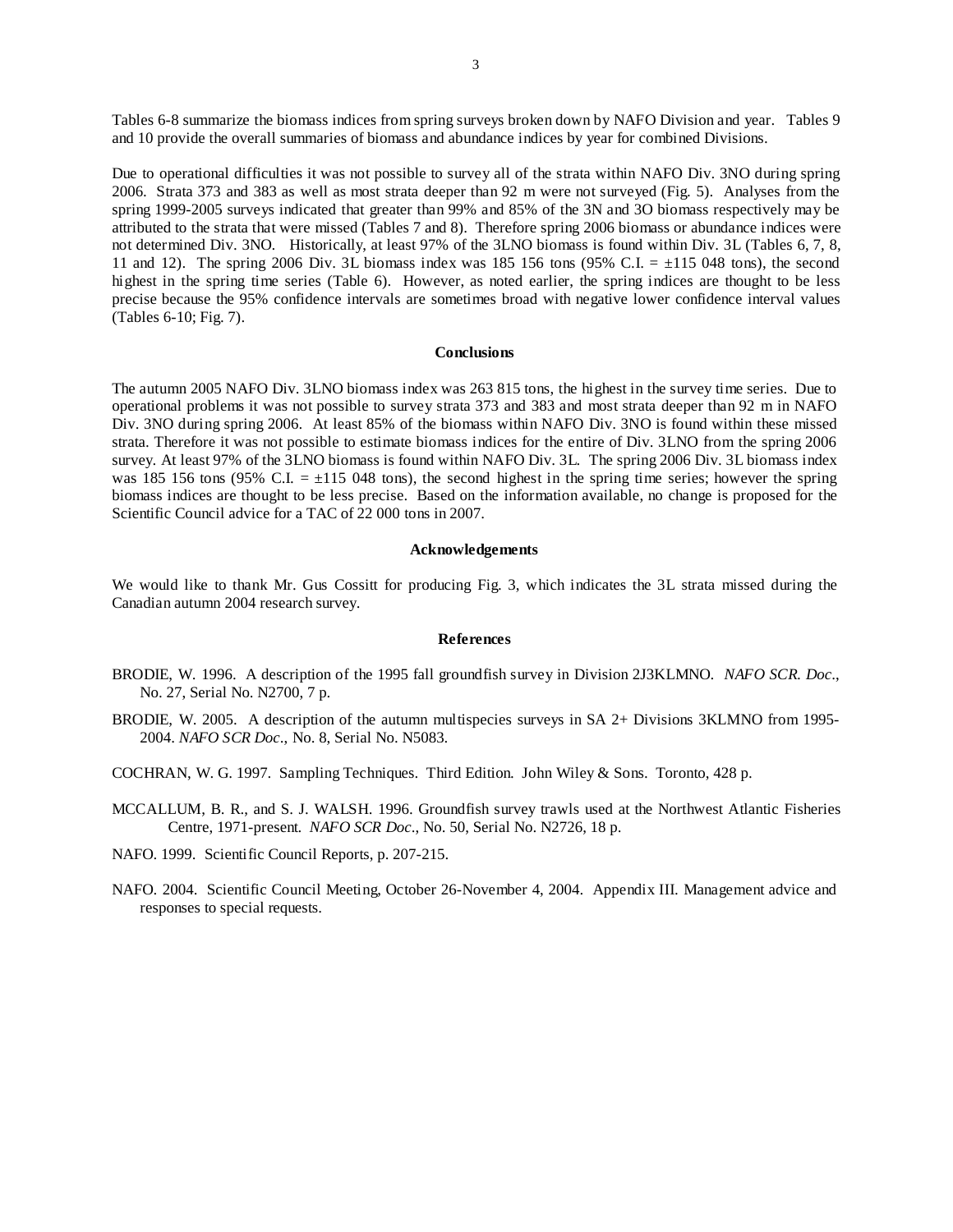| Country            | 1999     | 2000            | 2001            | 2002      | 2003             | 2004             | 2005               | 2006                 | 2007   |
|--------------------|----------|-----------------|-----------------|-----------|------------------|------------------|--------------------|----------------------|--------|
| Canada             | $78^1$   | $4,250^2$       | $5,129^2$       | $5,414^2$ | $10,008^2$       | $10,613^2$       | $11,176^2$         | $15,707^2$           |        |
| Cuba               |          |                 |                 | $70^3$    | 146 <sup>1</sup> | $145^1$          | $136$ <sup>T</sup> |                      |        |
| Estonia            |          | $64^{1}$        | $2,264^{4}$     | $450^{5}$ | $152^1$          | $87^{1}$         |                    |                      |        |
| European Union     |          |                 |                 |           | $117^{1}$        | 159 <sup>1</sup> | $767^1$            | $1636^1$             |        |
| Faroe Islands      | $706^1$  | $42^{1}$        | $2,052^4$       | $620^{5}$ |                  | $614^1$          | $1044^1$           | $834^1$              |        |
| France (SPM)       |          | 67 <sup>1</sup> |                 | $36^{3}$  |                  |                  | 147 <sup>1</sup>   |                      |        |
| Greenland          |          | 34 <sup>1</sup> |                 |           | $672^8$          | $294^1$          | $302^1$            | $324^8$              |        |
| Iceland            |          | 97 <sup>1</sup> | $55^7$          | $55^7$    | $133^{7}$        | $105^7$          | $71^{1}$           | $85^{7}$             |        |
| Latvia             |          | $64^{1}$        | $67^{1}$        | $59^{3}$  | $144^1$          | $105^1$          |                    |                      |        |
| Lithuania          |          | 67 <sup>1</sup> | 51 <sup>3</sup> | $67^{3}$  | 142 <sup>1</sup> | $62^{1}$         |                    |                      |        |
| Norway             |          | $77^{1}$        | 78 <sup>6</sup> | $70^{6}$  | $145^9$          | 148 <sup>1</sup> | 144 <sup>1</sup>   |                      |        |
| Poland             |          | 40 <sup>1</sup> | $54^{1}$        |           |                  | 144 <sup>1</sup> |                    |                      |        |
| Portugal           |          |                 | $61^{5}$        |           |                  |                  |                    |                      |        |
| Russia             |          | $67^{1}$        | $67^{1}$        | $67^{3}$  |                  |                  | $144^1$            | $248^{1}$            |        |
| Spain              | $11^{1}$ |                 | $699^{4}$       |           |                  |                  |                    |                      |        |
| Ukraine            |          |                 | $57^{1}$        |           | 144 <sup>1</sup> | 144 <sup>1</sup> |                    | $\frac{119^{10}}{2}$ |        |
| <b>USA</b>         |          |                 |                 | $69^{3}$  | $144^1$          |                  | 137 <sup>1</sup>   |                      |        |
| <b>GRAND TOTAL</b> | 795      | 4,869           | 10,566          | 6,977     | 11,947           | 12,620           | 14,068             | 18,953               |        |
| TAC (tons)         |          | 6,000           | 6,000           | 6,000     | 13,000           | 13,000           | 13,000             | 22,000               | 22,000 |

Table 1. Annual nominal catches by country of northern shrimp (*Pandalus borealis*) caught in NAFO Div. 3L.

Sources:

<sup>1</sup> NAFO STATLANT 21A.<br><sup>2</sup> Canadian Atlantic Quota Report, or other preliminary sources.<br><sup>3</sup> NAFO monthly records of provisional catches.

4  $V$ alue agreed upon in STACFIS.

 $\frac{5}{6}$  Canadian surveillance reports.

Greenlandic logbook dataset.

7 Icelandic logbook dataset.

8 Norwegian logbook dataset.

9 Ukranian logbook dataset.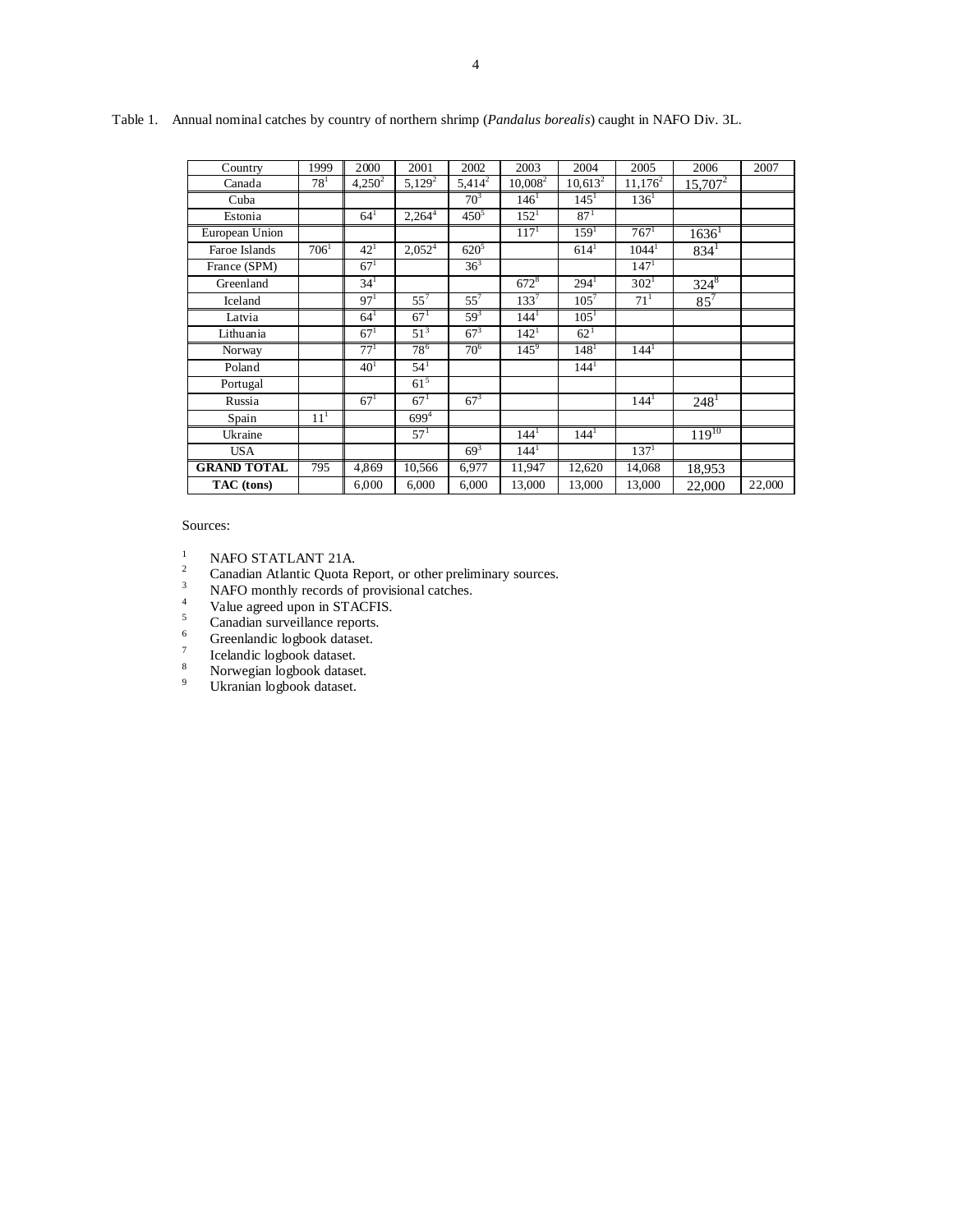| Depth Range (n Area (Nmi <sup>2</sup> ) |              | Stratum    | 1995           | 1996                             | 1997                             | 1998                             | 1999                       | 2000                             | 2001                             | 2002                                      | 2003                    | 2004         | 2005         |
|-----------------------------------------|--------------|------------|----------------|----------------------------------|----------------------------------|----------------------------------|----------------------------|----------------------------------|----------------------------------|-------------------------------------------|-------------------------|--------------|--------------|
| 57 - 92                                 | 207          | 350        | 0              | 0                                | 1                                | 3                                | $\mathbf{1}$               | 1                                | 2                                | 31                                        | 38                      | 4            |              |
|                                         | 1780         | 363        | $\mathbf 0$    | 1                                | $\mathbf{1}$                     | $\mathbf 2$                      | $\mathbf 0$                | $\overline{\mathcal{I}}$         | 19                               | 18                                        | 622                     | 1            |              |
|                                         | 1121         | 371        | 0              | $\mathbf 0$                      | $\mathbf{1}$                     | 0                                | 0                          | 7                                | 5                                | 10                                        | 23                      | 0            |              |
|                                         | 2460         | 372        | 0              | 3                                | 12                               | 6                                | 1                          | 7                                | $\overline{\mathcal{I}}$         | 106                                       | 166                     | 8            |              |
|                                         | 1120         | 384        | 0              | $\overline{2}$                   | $\mathbf{1}$                     | 1                                | $\overline{2}$             | 12                               | 5                                | 489                                       | 38                      | 6            |              |
|                                         | 465          | 785        |                |                                  |                                  |                                  |                            |                                  |                                  |                                           |                         |              |              |
| $93 - 183$                              | 1519         | 328        | 32             | 57                               | 92                               | 15                               | 41                         | 12                               | 14                               | 28                                        | 73                      | 38           | 24           |
|                                         | 1574         | 341        | $\mathbf 0$    | 81                               | 41                               | $\overline{4}$                   | 18                         | 27                               | 21                               | 52                                        | 58                      | 37           |              |
|                                         | 585          | 342        | 0              | 1                                | 0                                | 25                               | 4                          | 444                              | 4                                | 35                                        | 48                      | 1            |              |
|                                         | 525          | 343        | 0              | $\overline{1}$                   | $\mathbf{1}$                     | 5                                | $\mathbf{1}$               | 5                                | $\overline{4}$                   | 5                                         | $\overline{4}$          | 19           | 24           |
|                                         | 2120<br>2114 | 348<br>349 | 4<br>0         | 18<br>3                          | 20<br>6                          | 56<br>16                         | 291<br>12                  | 361<br>30                        | 435<br>40                        | 675<br>466                                | 195<br>298              | 5,309<br>37  | 6,419<br>38  |
|                                         | 2817         | 364        | 1              | 3                                | 44                               | 14                               | 5                          | 120                              | 190                              |                                           | 92                      | 26           | 748          |
|                                         | 1041         | 365        | $\overline{1}$ | 3                                | 105                              | 179                              | 63                         |                                  | 3,385                            | 316<br>3,405                              | 99                      |              | 10,161       |
|                                         | 1320         | 370        | $\overline{2}$ | 1                                | 57                               | 712                              | 134                        | 84                               | 3,011                            | 129                                       | 103                     |              | 12           |
|                                         | 2356         | 385        | $\mathbf{1}$   | 9                                | 1,471                            | 205                              | 1,274                      | 2,078                            | 4,307                            | 3,629                                     | 7,381                   | 5,367        | 8,411        |
|                                         | 148'         | 390        | 0              | 0                                | 10                               | 6                                | 12                         | 152                              | 2,498                            | 3,520                                     | 7,928                   | 1,330        | 2,555        |
| 184 - 274                               | 1582         | 344        | 8              | 29                               | 104                              | 2,858                            | 5,068                      | 3,192                            | 1,971                            | 7,549                                     | 2,084                   | 14,774       | 15,440       |
|                                         | 983          | 347        | 21             | 45                               | 25                               | 4,850                            | 1,547                      | 7,372                            | 10,450                           | 8,516                                     | 1,743                   | 21,775       | 13,749       |
|                                         | 1394         | 366        | 674            | 560                              | 11,878                           | 5,425                            | 7,673                      | 24,193                           | 25,316                           | 27,047                                    | 22,959                  |              | 34,421       |
|                                         | 961          | 369        | 23             | 182                              | 1,843                            | 6,319                            | 3,939                      | 3,353                            | 10,842                           | 6,694                                     | 21,994                  |              | 28,648       |
|                                         | 983          | 386        | 18             | 304                              | 9,299                            | 5,981                            | 7,884                      | 6,161                            | 15,245                           | 25,131                                    | 22,962                  |              | 21,600       |
|                                         | 821          | 389        | 42             | 2,007                            | 1,630                            | 6,917                            | 10,065                     | 25,088                           | 32,443                           | 34,321                                    | 17,502                  | 11,248       | 12,341       |
|                                         | 282          | 391        | $\mathbf 0$    | 391                              | 236                              | 166                              | 246                        | 3,643                            | 353                              | 106                                       | 7,838                   | 2,312        | 2,072        |
|                                         | 164          | 795        |                |                                  |                                  |                                  |                            |                                  |                                  |                                           |                         |              |              |
|                                         | 72           | 789        |                |                                  |                                  |                                  |                            |                                  |                                  |                                           |                         |              |              |
|                                         | 227          | 791        |                |                                  |                                  |                                  |                            |                                  |                                  |                                           |                         |              |              |
|                                         | 100          | 798        |                |                                  |                                  |                                  |                            |                                  |                                  |                                           |                         |              |              |
| 275 - 366                               | 1432         | 345        | 723            | 2,030                            | 5,976                            | 9,954                            | 4,361                      | 18,288                           | 17,904                           | 31,885                                    | 16,945                  | 20,045       | 27,257       |
|                                         | 865          | 346        | 1,802          | 7,069                            | 5,608                            | 3,510                            | 5,328                      | 6,251                            | 18,983                           | 35,886                                    | 29,796                  | 11,056       | 35,328       |
|                                         | 334          | 368        | 77             | 1,232                            | 483                              | 358                              | 101                        | 27                               | 16,985                           | 457                                       | 10,162                  |              | 11,151       |
|                                         | 718          | 387        | 1,199          | 2,393                            | 4,258                            | 7,197                            | 3,908                      | 12,013                           | 43,798                           | 11,890                                    | 44,725                  |              | 23,107       |
|                                         | 361<br>145   | 388<br>392 | 363            | 1,599                            | 2,117                            | 1,485                            | 570<br>123                 | 4,326                            | 13,612                           | 7,204<br>44                               | 3,747                   |              | 8,845<br>694 |
|                                         | 175          | 796        | 210            | 324                              | 73                               | 187                              |                            | 387                              | 320                              |                                           | 881                     | 906          |              |
|                                         | 81           | 800        |                |                                  |                                  |                                  |                            |                                  |                                  |                                           |                         |              |              |
| 367 - 549                               | 186          | 729        | $\pmb{0}$      | 3                                | $\overline{2}$                   | 0                                | 51                         | 1                                | 603                              | 0                                         | 15                      | $\mathbf{1}$ |              |
|                                         | 216          | 731        | $\pmb{0}$      |                                  | 16                               | 11                               | 14                         | 112                              | 92                               | 772                                       | $\pmb{0}$               | 1,496        | 130          |
|                                         | 468          | 733        | 8              | 212                              | 170                              | 12                               | 66                         | $\mathbf 0$                      | 243                              | 4                                         | $\mathbf 0$             | 262          | 32           |
|                                         | 272          | 735        | 134            | 2                                | 166                              | $\overline{2}$                   | 57                         | 119                              | 8                                | 12                                        | 147                     |              | 57           |
|                                         | 50           | 792        |                |                                  |                                  |                                  |                            |                                  |                                  |                                           |                         |              |              |
| 550 - 731                               | 170          | 730        | $\pmb{0}$      | 1                                | $\pmb{0}$                        | 0                                | $\pmb{0}$                  | 0                                | 1                                | $\pmb{0}$                                 | 0                       | $\pmb{0}$    | 29           |
|                                         | 231          | 732        | 12             | 0                                | $\pmb{0}$                        | 0                                | 1                          | 0                                | $\mathbf 2$                      | 9                                         | $\pmb{0}$               | 866          |              |
|                                         | 228          | 734        | $\overline{0}$ | $\overline{0}$                   | $\overline{1}$                   | $\overline{0}$                   | $\overline{0}$             | $\overline{0}$                   | $\overline{1}$                   | 9                                         | $\overline{0}$          |              |              |
|                                         | 175          | 736        | $\overline{1}$ | $\overline{0}$                   | $\overline{8}$                   | $\overline{2}$                   | $\overline{2}$             | 27                               | 13                               | $\overline{0}$                            | 18                      |              |              |
| 732 - 914                               | 227          | 737        | $\overline{0}$ | $\overline{0}$                   | $\overline{0}$                   | $\overline{0}$                   | $\overline{0}$             | 1                                | $\overline{0}$                   | $\overline{\mathbf{0}}$                   | $\overline{0}$          |              |              |
|                                         | 223          | 741        |                | $\overline{0}$                   | $\overline{0}$                   | $\overline{0}$                   | $\overline{0}$             | $\overline{0}$                   | $\overline{\mathbf{0}}$          | $\overline{0}$                            | 21                      |              |              |
|                                         | 348          | 745        |                | $\overline{0}$                   | $\overline{0}$                   | $\overline{0}$                   | $\overline{0}$             | $\overline{0}$                   | 10                               | $\overline{0}$                            | $\overline{\mathbf{8}}$ |              |              |
|                                         | 159          | 748        |                | $\overline{\mathbf{0}}$          | $\overline{0}$                   | $\overline{0}$                   | $\overline{0}$             |                                  | 3                                | $\overline{0}$                            | 1                       |              |              |
| 915 - 1097                              | 221          | 738        | $\overline{0}$ | $\overline{0}$                   | $\overline{0}$                   | $\overline{0}$                   | $\overline{0}$             | $\overline{0}$                   | $\overline{0}$                   | $\overline{0}$                            | $\overline{0}$          |              |              |
|                                         | 206          | 742        |                | $\overline{0}$                   | $\overline{0}$                   | $\overline{0}$                   | $\overline{0}$             | $\overline{0}$                   | $\overline{0}$                   | $\overline{0}$                            | $\overline{0}$          |              |              |
|                                         | 392          | 746<br>749 |                | $\overline{0}$<br>$\overline{0}$ | $\overline{0}$<br>$\overline{0}$ | $\overline{0}$<br>$\overline{0}$ | $\overline{0}$             | $\overline{0}$<br>$\overline{0}$ | $\overline{4}$<br>$\overline{0}$ | $\overline{0}$<br>$\overline{0}$          | $\overline{0}$          |              |              |
|                                         | 126          |            |                |                                  | $\overline{0}$                   |                                  |                            |                                  |                                  |                                           | $\overline{0}$          |              |              |
| 1098 - 1280                             | 254<br>211   | 739<br>743 |                | $\overline{0}$<br>$\overline{0}$ | $\overline{0}$                   | $\overline{0}$<br>$\overline{0}$ | $\overline{0}$<br>$\Omega$ | O<br>$\overline{0}$              | $\overline{0}$<br>$\overline{0}$ | $\overline{0}$<br>$\overline{\mathbf{0}}$ | $\overline{0}$          |              |              |
|                                         | 724          | 747        |                | $\overline{0}$                   | $\overline{0}$                   | $\overline{0}$                   | $\overline{0}$             | $\overline{0}$                   | $\overline{0}$                   |                                           | $\overline{0}$          |              |              |
|                                         | 556          | 750        |                | $\overline{0}$                   | $\overline{0}$                   | $\overline{0}$                   | $\overline{0}$             | $\overline{0}$                   | $\overline{0}$                   | 1                                         | $\overline{0}$          |              |              |
| 1281 - 1463                             | 264          | 740        |                | $\overline{0}$                   | $\overline{0}$                   | $\overline{0}$                   | $\overline{0}$             | $\overline{0}$                   | $\overline{0}$                   | $\overline{0}$                            | $\overline{0}$          |              |              |
|                                         | 280          | 744        |                | $\overline{0}$                   | $\overline{0}$                   | $\overline{0}$                   |                            | $\overline{\mathbf{0}}$          | $\overline{0}$                   | $\overline{0}$                            | $\overline{0}$          |              |              |
|                                         | 229          | 751        |                | $\overline{0}$                   | $\overline{0}$                   | $\overline{0}$                   |                            |                                  |                                  |                                           | $\overline{0}$          |              |              |
| <b>Biomass estimate</b>                 |              |            | 5,358          | 18,566                           | 45,758                           | 56,485                           | 52,863                     | 117,902                          | 223,149                          | 210,451                                   | 220,711                 | 96,925       | 263,307      |
| Upper 95% CL                            |              |            | 7,397          | 28,893                           | 66,426                           | 76,064                           | 69,804                     | 142,948                          | 369,574                          | 299,083                                   | 337,873                 | 118,669      | 327,947      |
| Lower 95% CL                            |              |            | 3,318          | 8,238                            | 25,090                           | 36,904                           | 35,923                     | 92,855                           | 76,725                           | 121,821                                   | 103,549                 | 75,182       | 198,667      |
|                                         |              |            |                |                                  |                                  |                                  |                            |                                  |                                  |                                           |                         |              |              |
| % of 3L biomass index                   |              |            | 39.73          | 25.19                            | 61.41                            | 46.34                            | 44.95                      | 39.00                            | 53.16                            | 35.53                                     | 55.82                   | ???          | 49.05        |
| within the missing strata               |              |            |                |                                  |                                  |                                  |                            |                                  |                                  |                                           |                         |              |              |

Table 2. Biomass estimates (tons) of northern shrimp (*Pandalus borealis* ) Canadian autumn multi-species bottom trawl surveys in Div. 3L using a Campelen 1800 shrimp trawl during 1995 - 2005. Light shading indicates strata not fished during 2004. The inshore strata were not consistently sampled over the years therefore this table includes only offshore strata. (standard 15 min. tows).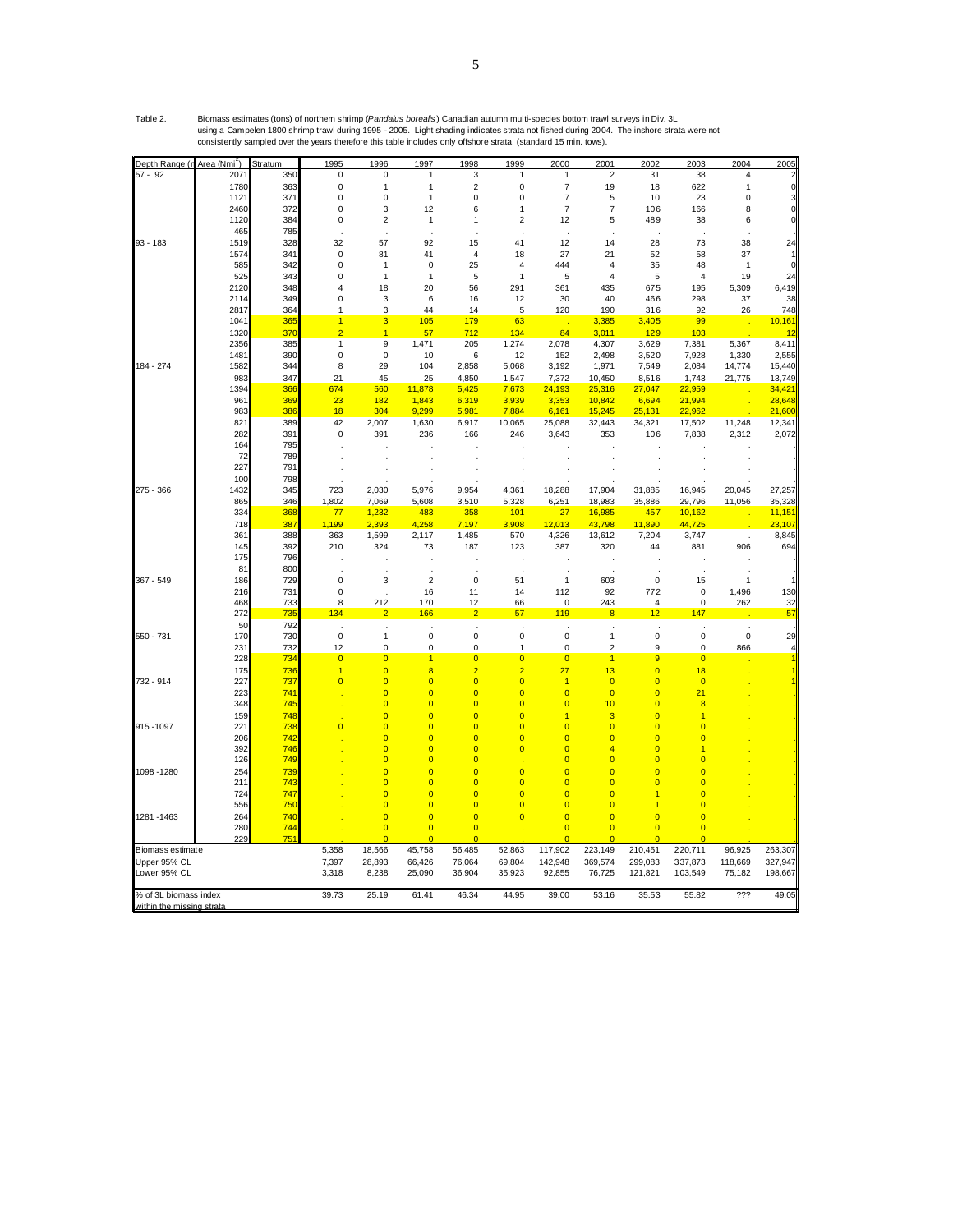| Table 4.         |                          |         | Biomass estimates (tons) of northern shrimp (Pandalus borealis) Canadian autumn multi-species bottom trawl surveys in Div. 3N<br>using a Campelen 1800 shrimp trawl during 1995 - 2006. (Standard 15 min. tows) |                |                         |           |                |                         |                         |                         |                |                         |          |
|------------------|--------------------------|---------|-----------------------------------------------------------------------------------------------------------------------------------------------------------------------------------------------------------------|----------------|-------------------------|-----------|----------------|-------------------------|-------------------------|-------------------------|----------------|-------------------------|----------|
| Depth Range (m)  | Area (Nmi <sup>2</sup> ) | Stratum | 1995                                                                                                                                                                                                            | 1996           | 1997                    | 1998      | 1999           | 2000                    | 2001                    | 2002                    | 2003           | 2004                    | 2005     |
| $<=56$           | 1593                     | 375     | $\mathbf 0$                                                                                                                                                                                                     | 0              | $\mathbf{1}$            | 0         | $\mathbf{1}$   | $\mathbf 0$             | $\mathbf{1}$            | $\mathbf 0$             | $\Omega$       | $\mathbf 0$             | ΩI       |
|                  | 1499                     | 376     | $\mathbf 0$                                                                                                                                                                                                     | $\mathbf 0$    | $\mathbf 0$             | 0         | $\mathbf 0$    | 0                       | $\mathbf 0$             | $\mathbf 0$             | 0              | $\mathbf 0$             |          |
| $57 - 92$        | 2992                     | 360     | $\mathbf 0$                                                                                                                                                                                                     | 11             | $\overline{\mathbf{c}}$ | 0         | 1              | 1                       | 1                       | $\overline{2}$          | 1              | $\mathbf 0$             |          |
|                  | 1853                     | 361     | $\Omega$                                                                                                                                                                                                        | $\mathbf 0$    | 0                       | $\Omega$  | $\Omega$       | 0                       | $\mathbf 0$             | $\mathbf 0$             | $\mathbf 0$    | $\mathbf{1}$            |          |
|                  | 2520                     | 362     | 4                                                                                                                                                                                                               | 1              | $\overline{c}$          | 1         | 1              | 5                       | 11                      | 22                      | 24             | $\overline{\mathbf{c}}$ |          |
|                  | 2520                     | 373     | $\mathbf 0$                                                                                                                                                                                                     | 0              | $\overline{2}$          | 6         | $\overline{2}$ | 0                       | 1                       | 67                      | 17             | $\overline{2}$          |          |
|                  | 931                      | 374     | 33                                                                                                                                                                                                              | 1              | $\mathbf 0$             | 1         | 0              | 0                       | $\mathbf 0$             | $\overline{2}$          | 23             | $\mathbf 0$             |          |
|                  | 674                      | 383     | $\Omega$                                                                                                                                                                                                        | 0              | $\mathbf 0$             | 5         | 1              | 8                       | $\overline{\mathbf{c}}$ | 114                     | 10             | 6                       |          |
| $93 - 183$       | 421                      | 359     | $\Omega$                                                                                                                                                                                                        | 0              | $\mathbf 0$             | $\Omega$  | $\Omega$       | 0                       | 0                       | $\overline{2}$          | $\Omega$       | $\Omega$                | 10       |
|                  | 100                      | 377     | $\mathbf 0$                                                                                                                                                                                                     | 2              | 44                      | 119       | 0              | 5                       | 1                       | $\mathbf 0$             | 487            | 10                      | 49       |
|                  | 647                      | 382     | $\mathbf 0$                                                                                                                                                                                                     | $\mathbf 0$    | 1                       | 0         | 0              | 4                       | $\overline{7}$          | 1,951                   | 28             | $\overline{7}$          | 7        |
| 184 - 274        | 225                      | 358     | $\Omega$                                                                                                                                                                                                        | 29             | $\overline{2}$          | 41        | 3              | 10                      | 173                     | 113                     | 276            | 120                     | 20       |
|                  | 139                      | 378     | 11                                                                                                                                                                                                              | 26             | 195                     | 353       | 8              | 16                      | 111                     | 1,389                   | 97             | 556                     | 18       |
|                  | 182                      | 381     | 34                                                                                                                                                                                                              | 721            | 121                     | 2,630     | 93             | 39                      | 24                      | 44                      | 1,341          | 9                       | 29       |
| 275 - 366        | 164                      | 357     | $\overline{\mathbf{c}}$                                                                                                                                                                                         | $\mathbf 0$    | 6                       | 12        |                | $\overline{1}$          | $\mathbf 0$             | 119                     | 222            | $\overline{4}$          | 198      |
|                  | 106                      | 379     | $\mathbf 0$                                                                                                                                                                                                     | 110            | $\mathbf{1}$            | 1         | $\overline{1}$ | 19                      | 404                     | 424                     | 225            | 619                     | 31       |
|                  | 116                      | 380     | $\mathbf 0$                                                                                                                                                                                                     | 35             | 33                      | 69        | 89             | 37                      | 19                      | 103                     | 10             | 85                      | 14       |
| $367 - 549$      | 155                      | 723     | $\Omega$                                                                                                                                                                                                        | $\mathbf 0$    | $\mathbf 0$             | 19        | $\overline{1}$ | $\overline{\mathbf{c}}$ | $\overline{1}$          | 41                      | $\overline{4}$ | $\Omega$                | 16       |
|                  | 105                      | 725     | 449                                                                                                                                                                                                             | $\overline{2}$ | 10                      | 1         | 52             | 70                      | 9                       | 12                      | 12             |                         | 10       |
|                  | 160                      | 727     | $\mathbf 0$                                                                                                                                                                                                     | 577            | $\overline{7}$          | 5         | 8              | 17                      | 18                      | 12                      | 5              | $\mathbf{1}$            | 0l       |
| $550 - 731$      | 124                      | 724     | $\mathbf 0$                                                                                                                                                                                                     | 0              | $\mathbf 0$             | 0         | $\mathbf 0$    | 11                      | 3                       | 11                      |                | $\mathbf 0$             |          |
|                  | 72                       | 726     | $\mathbf 0$                                                                                                                                                                                                     | 1              | $\mathbf 0$             | 91        | $\overline{1}$ | 4                       | 36                      | 3                       | 1              | 1                       |          |
|                  | 156                      | 728     | $\Omega$                                                                                                                                                                                                        | 0              | 1                       | 6         | 11             | $\overline{\mathbf{c}}$ | 3                       | $\overline{\mathbf{c}}$ | Δ              | $\Omega$                |          |
| 732 - 914        | 134                      | 752     |                                                                                                                                                                                                                 |                |                         | 0         |                | $\mathbf 0$             | $\Omega$                | $\mathbf 0$             |                |                         |          |
|                  | 106                      | 756     |                                                                                                                                                                                                                 |                |                         | 0         |                | 16                      | 10                      | 6                       |                |                         |          |
|                  | 154                      | 760     |                                                                                                                                                                                                                 |                |                         | 0         |                | $\mathbf{1}$            | $\mathbf 0$             | $\overline{\mathbf{c}}$ |                |                         |          |
| 915 - 1097       | 138                      | 753     |                                                                                                                                                                                                                 |                |                         | 0         |                | 0                       | $\mathbf 0$             | $\mathbf 0$             |                |                         |          |
|                  | 102                      | 757     |                                                                                                                                                                                                                 |                |                         | Ō         |                | 1                       | 1                       | $\overline{2}$          |                |                         |          |
|                  | 171                      | 761     |                                                                                                                                                                                                                 |                |                         | Ō         |                | 0                       | 0                       | $\mathbf 0$             |                |                         | Οl       |
| 1098-1280        | 180                      | 754     |                                                                                                                                                                                                                 |                |                         | 0         |                | 0                       | 0                       | O                       |                |                         |          |
|                  | 99                       | 758     |                                                                                                                                                                                                                 |                |                         | 0         |                | 0                       | 0                       | O                       |                |                         |          |
|                  | 212                      | 762     |                                                                                                                                                                                                                 |                |                         |           |                | 0                       | 0                       | $\Omega$                |                |                         |          |
| 1281-1463        | 385                      | 755     |                                                                                                                                                                                                                 |                |                         | 0         |                | 0                       | 0                       | $\mathbf 0$             |                |                         |          |
|                  | 127                      | 759     |                                                                                                                                                                                                                 |                |                         | 0         |                | 0                       | $\mathbf 0$             | $\Omega$                |                |                         | 51       |
|                  | 261                      | 763     |                                                                                                                                                                                                                 |                |                         |           |                | $\Omega$                | $\Omega$                | $\Omega$                |                |                         |          |
| Biomass estimate |                          |         | 533                                                                                                                                                                                                             | 1,514          | 427                     | 3,359     | 272            | 270                     | 836                     | 4,444                   | 2,785          | 1,422                   | 423      |
| Upper 95% CL     |                          |         | 6,272                                                                                                                                                                                                           | 13,314         | 2,694                   | 36,474    | 731            | 1,175                   | 5,244                   | 35,204                  | 18,695         | 2,536                   | 3,033    |
| Lower 95% CL     |                          |         | $-5.206$                                                                                                                                                                                                        | $-10.285$      | $-1.840$                | $-29.754$ | $-188$         | $-635$                  | $-3.573$                | $-26.316$               | $-13.125$      | 309                     | $-2.186$ |

| Depth Range (m)  | Area (Nmi2) | Stratum | 1995        | 1996           | 1997           | 1998           | 1999           | 2000     | 2001           | 2002       | 2003     | 2004           | 2005    |
|------------------|-------------|---------|-------------|----------------|----------------|----------------|----------------|----------|----------------|------------|----------|----------------|---------|
| $57 - 92$        | 2071        | 350     | $\mathbf 0$ | $\Omega$       |                | 3              |                |          | $\overline{2}$ | 31         | 38       | $\overline{4}$ |         |
|                  | 1780        | 363     | 0           |                |                | $\overline{2}$ | 0              |          | 19             | 18         | 622      |                |         |
|                  | 1121        | 371     | 0           | $\Omega$       |                | $\Omega$       | 0              |          | 5              | 10         | 23       | $\Omega$       |         |
|                  | 2460        | 372     | 0           | 3              | 12             | 6              |                |          | 7              | 106        | 166      | 8              |         |
|                  | 1120        | 384     | $\mathbf 0$ | $\overline{2}$ |                |                | $\overline{c}$ | 12       | 5              | 489        | 38       | 6              |         |
| $93 - 183$       | 1519        | 328     | 32          | 57             | 92             | 15             | 41             | 12       | 14             | 28         | 73       | 38             | 24      |
|                  | 1574        | 341     | $\mathbf 0$ | 81             | 41             | 4              | 18             | 27       | 21             | 52         | 58       | 37             |         |
|                  | 585         | 342     | 0           |                | $\mathbf 0$    | 25             | 4              | 444      |                | 35         | 48       |                |         |
|                  | 525         | 343     | 0           |                |                | 5              |                | 5        | 4              | 5          | 4        | 19             | 24      |
|                  | 2120        | 348     | 4           | 18             | 20             | 56             | 291            | 361      | 435            | 675        | 195      | 5,309          | 6,419   |
|                  | 2114        | 349     |             | 3              | 6              | 16             | 12             | 30       | 40             | 466        | 298      | 37             | 38      |
|                  | 2817        | 364     |             | 3              | 44             | 14             | 5              | 120      | 190            | 316        | 92       | 26             | 748     |
|                  | 2356        | 385     |             | 9              | 1,471          | 205            | 1,274          | 2,078    | 4,307          | 3,629      | 7,381    | 5,367          | 8,411   |
|                  | 1481        | 390     | 0           | $\Omega$       | 10             | 6              | 12             | 152      | 2,498          | 3.520      | 7,928    | 1,330          | 2,555   |
| 184 - 274        | 1582        | 344     | 9           | 29             | 104            | 2,858          | 5,068          | 3,192    | 1,971          | 7,549      | 2,084    | 14,774         | 15,440  |
|                  | 983         | 347     | 21          | 45             | 25             | 4,850          | 1,547          | 7,372    | 10,450         | 8,516      | 1,743    | 21,775         | 13,749  |
|                  | 821         | 389     | 42          | 2,007          | 1,630          | 6,917          | 10,065         | 25,088   | 32,443         | 34,321     | 17,502   | 11,248         | 12,341  |
|                  | 282         | 391     | $\mathbf 0$ | 391            | 236            | 166            | 246            | 3,643    | 353            | 106        | 7,838    | 2,312          | 2,072   |
| $275 - 366$      | 1432        | 345     | 723         | 2,030          | 5,976          | 9,954          | 4,361          | 18,288   | 17,904         | 31,885     | 16,945   | 20,045         | 27,257  |
|                  | 865         | 346     | 1,802       | 7.069          | 5,608          | 3,510          | 5,328          | 6,251    | 18.983         | 35,886     | 29,796   | 11,056         | 35,328  |
|                  | 145         | 392     | 210         | 324            | 73             | 187            | 123            | 387      | 320            | 44         | 881      | 906            | 694     |
| $367 - 549$      | 186         | 729     | $\mathbf 0$ | 3              | $\overline{2}$ | 0              | 51             |          | 603            | $^{\circ}$ | 15       |                |         |
|                  | 216         | 731     | 0.          |                | 16             | 11             | 14             | 112      | 92             | 772        | $\Omega$ | 1,496          | 130     |
|                  | 468         | 733     | 8           | 212            | 170            | 12             | 66             | $\Omega$ | 243            | 4          | $\Omega$ | 262            | 32      |
| $550 - 731$      | 170         | 730     | $\mathbf 0$ |                | $\mathbf 0$    | 0              | $\Omega$       | $\Omega$ |                | $\Omega$   |          | $\Omega$       | 29      |
|                  | 231         | 732     | 12          |                |                |                |                |          |                |            |          | 866            |         |
| Biomass estimate |             |         | 2,866       | 12,290         | 15,543         | 28,824         | 28,533         | 67,597   | 90,917         | 128,472    | 93,766   | 96,926         | 125,300 |
| Upper 95% CL     |             |         | 5,227       | 25,047         | 20,659         | 49,547         | 41,246         | 92,287   | 130,537        | 220,851    | 130,754  | 118,670        | 177,993 |
| Lower 95% CL     |             |         | 506         | $-467$         | 10.427         | 8.099          | 15.821         | 42.907   | 51.298         | 36,092     | 56.778   | 75.182         | 72,608  |

Biomass indices (tons) of northern shrimp (*Pandalus borealis*) from Canadian autumn research surveys in Division 3L using a Campelen 1800 shrimp trawl<br>during 1995 - 2005. The analyses below are for strata sampled in all y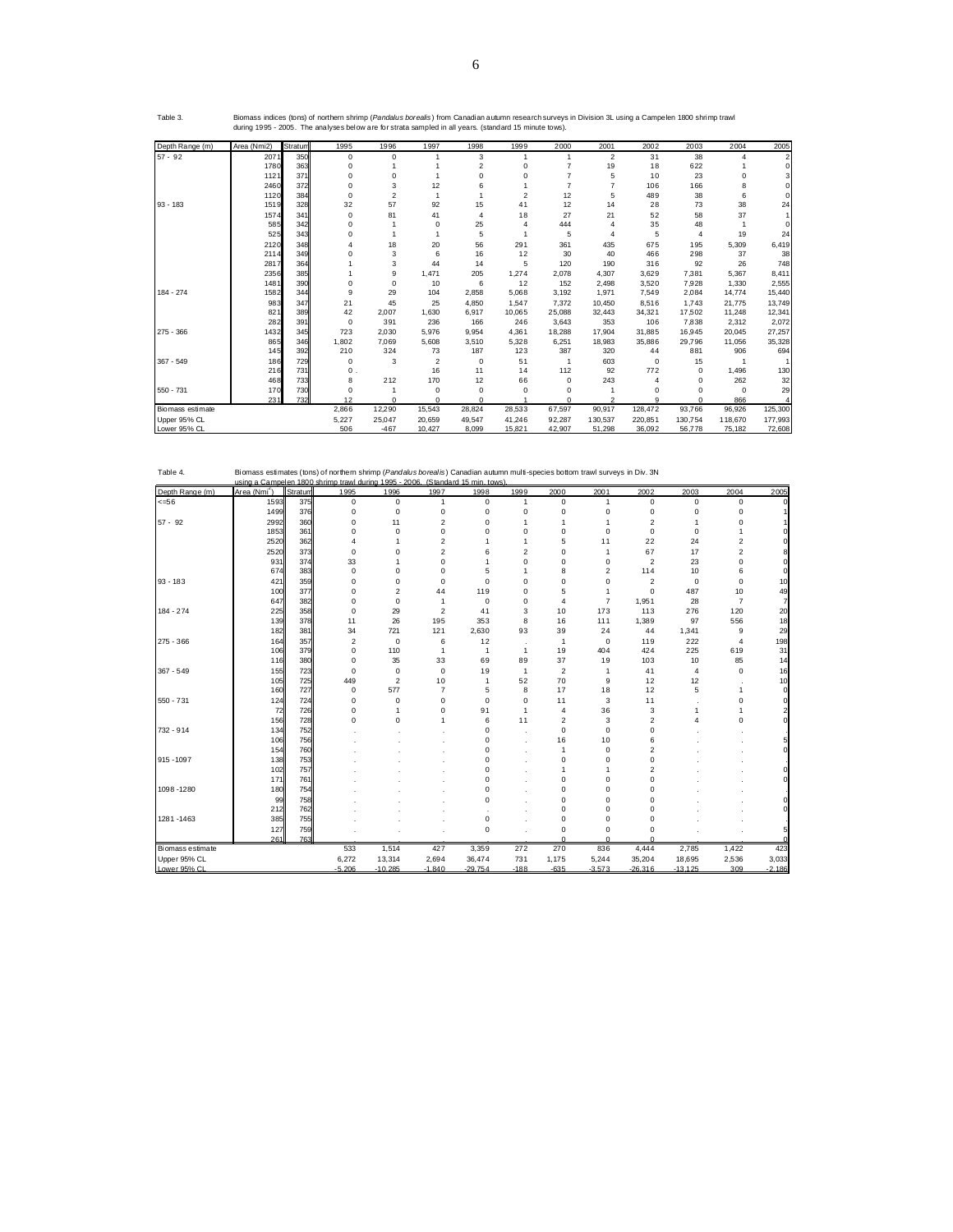|                  |                          |         | <u>using a Campelen 1800 shrimp trawl during 1995 - 2006. (Standard 15 min. tows)</u> |                |                |                |                |             |                |                         |                |                |          |
|------------------|--------------------------|---------|---------------------------------------------------------------------------------------|----------------|----------------|----------------|----------------|-------------|----------------|-------------------------|----------------|----------------|----------|
| Depth Range (m)  | Area (Nmi <sup>2</sup> ) | Stratum | 1995                                                                                  | 1996           | 1997           | 1998           | 1999           | 2000        | 2001           | 2002                    | 2003           | 2004           | 2005     |
| $57 - 92$        | 2089                     | 330     | 0                                                                                     | $\mathbf{1}$   | $\mathbf 0$    | $\mathbf 0$    | $\mathbf 0$    | $\mathbf 0$ | 0              | 1                       | 0              | $\overline{2}$ | $\Omega$ |
|                  | 456                      | 331     | $\mathbf 0$                                                                           | $\mathbf 0$    | $\mathbf 0$    | $\mathbf 0$    | $\mathbf 0$    | 0           | 0              | $\mathbf 0$             | 0              | $\mathbf 0$    |          |
|                  | 1898                     | 338     | $\Omega$                                                                              | $\overline{1}$ | $\overline{2}$ | $\mathfrak{p}$ | $\Omega$       | $\Omega$    | 0              | $\overline{\mathbf{c}}$ | $\mathfrak{p}$ | 3              |          |
|                  | 1716                     | 340     | $\mathbf 0$                                                                           | $\Omega$       | $\mathbf 0$    | $\mathbf 0$    | -1             | $\Omega$    | 0              | 3                       | $\Omega$       | 3              |          |
|                  | 2520                     | 351     | $\Omega$                                                                              | 3              | $\overline{2}$ | 11             | 1              | 3           | $\overline{2}$ | 46                      |                | 5              |          |
|                  | 2580                     | 352     | $\Omega$                                                                              |                | $\mathbf 0$    | 1              | $\Omega$       | n           | 0              | 3                       |                |                |          |
|                  | 1282                     | 353     | $\Omega$                                                                              |                | $\Omega$       |                | $\Omega$       | $\Omega$    | $\Omega$       | $\Omega$                | $\Omega$       | 3              |          |
| $93 - 183$       | 1721                     | 329     | $\Omega$                                                                              | $\Omega$       |                |                |                | $\Omega$    | 0              | $\overline{2}$          | 7              |                |          |
|                  | 1047                     | 332     |                                                                                       |                | $\Omega$       | 3              | 1              | $\Omega$    | $\Omega$       | $\Omega$                | 18             | 6              |          |
|                  | 948                      | 337     | 9                                                                                     | $\Omega$       |                |                | $\Omega$       | $\Omega$    | $\Omega$       |                         | 12             | 5              |          |
|                  | 585                      | 339     | $\Omega$                                                                              | $\Omega$       |                |                |                | $\Omega$    | $\Omega$       | $\overline{2}$          | $\overline{c}$ |                |          |
|                  | 474                      | 354     | $\Omega$                                                                              | 1              | 5              | 5              | 1              | $\Omega$    | 1              | 21                      | $\Omega$       | $\overline{4}$ | 54       |
| 184 - 274        | 147                      | 333     | 20                                                                                    |                | $\overline{2}$ | 16             | $\Omega$       | 3           | 3              | 0                       | 4              | 13             | 11       |
|                  | 121                      | 336     | $\mathbf 0$                                                                           | $\mathbf{1}$   | $\mathbf 0$    | 4              | $\Omega$       | $\Omega$    | 0              | 0                       | 11             | 11             | $\Omega$ |
|                  | 103                      | 355     | $\mathbf 0$                                                                           | $\Omega$       | $\overline{2}$ | 16             | 1              | $\Omega$    | 1              | 25                      | 9              | 12             | 3        |
| 275 - 366        | 96                       | 334     | $\Omega$                                                                              |                | $\Omega$       | 1              | $\Omega$       | $\Omega$    | $\Omega$       | 1                       |                | $\overline{1}$ |          |
|                  | 58                       | 335     | $\Omega$                                                                              | $\mathbf 0$    | $\Omega$       | $\Omega$       | $\Omega$       | $\Omega$    | $\Omega$       | $\Omega$                | $\Omega$       | $\mathbf 0$    |          |
|                  | 61                       | 356     | $\Omega$                                                                              | $\Omega$       | $\Omega$       | $\Omega$       | $\Omega$       | n           | 1              |                         |                | $\Omega$       |          |
| $367 - 549$      | 166                      | 717     | $\Omega$                                                                              |                | $\Omega$       | O              | $\Omega$       | n           | $\Omega$       |                         |                | $\mathbf 0$    |          |
|                  | 76                       | 719     | $\mathbf 0$                                                                           | $\Omega$       | $\Omega$       | O              | $\Omega$       | n           | $\Omega$       | 0                       | $\Omega$       | $\Omega$       |          |
|                  | 76                       | 721     | $\mathbf 0$                                                                           | $\mathbf 0$    | $\mathbf 0$    | $\Omega$       | $\Omega$       | n           |                | 3                       | 0              | $\Omega$       |          |
| 550 - 731        | 134                      | 718     | $\Omega$                                                                              |                | $\mathbf 0$    | $\Omega$       | $\Omega$       | $\Omega$    | 0              | $\Omega$                |                | $\mathbf 0$    |          |
|                  | 105                      | 720     | $\Omega$                                                                              | $\mathbf 0$    |                | $\Omega$       | $\Omega$       | $\Omega$    | $\Omega$       | $\Omega$                |                | $\Omega$       |          |
|                  | 93                       | 722     | $\mathbf 0$                                                                           | $\Omega$       | $\mathbf 0$    | n              | $\overline{2}$ | n           | 0              | $\Omega$                |                | $\mathbf 0$    |          |
| 732 - 914        | 105                      | 764     |                                                                                       |                |                | $\Omega$       |                | $\Omega$    | 0              | 0                       |                |                |          |
|                  | 99                       | 768     |                                                                                       |                |                | O              |                | n           | 0              | 0                       |                |                |          |
|                  | 135                      | 772     |                                                                                       |                |                | C              |                | $\Omega$    |                | O                       |                |                |          |
| 915 - 1097       | 124                      | 765     |                                                                                       |                |                | r              |                | $\Omega$    | 0              | $\Omega$                |                |                |          |
|                  | 138                      | 769     |                                                                                       |                |                | ٢              |                | $\Omega$    | $\Omega$       | O                       |                |                |          |
|                  | 128                      | 773     |                                                                                       |                |                | ٢              |                | $\Omega$    | 0              | n                       |                |                |          |
| 1098 - 1280      | 144                      | 766     |                                                                                       |                |                |                |                | $\Omega$    | $\Omega$       | n                       |                |                |          |
|                  | 128                      | 770     |                                                                                       |                |                |                |                |             | 0              |                         |                |                |          |
|                  | 135                      | 774     |                                                                                       |                |                |                |                | $\Omega$    | 0              | O                       |                |                |          |
| 1281 - 1463      | 158                      | 767     |                                                                                       |                |                |                |                | $\Omega$    | O              |                         |                |                |          |
|                  | 175                      | 771     |                                                                                       |                |                |                |                | $\Omega$    | 0              | O                       |                |                |          |
|                  | 155                      | 775     |                                                                                       |                |                |                |                | $\mathbf 0$ | $\Omega$       | $\Omega$                |                |                |          |
| Biomass estimate |                          |         | 30                                                                                    | 9              | 17             | 69             | 9              | 8           | 10             | 113                     | 72             | 77             | 84       |
| Upper 95% CL     |                          |         | 280                                                                                   | 15             | 86             | 301            | 17             | 51          | 21             | 202                     | 112            | 132            | 435      |
| Lower 95% CL     |                          |         | $-219$                                                                                | $\mathfrak{D}$ | $-52$          | $-163$         | $\overline{1}$ | $-36$       | $-1$           | 24                      | 34             | 22             | $-266$   |

Table 5. Biomass estimates (tons) of northern shrimp (*Pandalus borealis*) Canadian autumn multi-species bottom trawl surveys in Div. 3O<br>using a Campelen 1800 shrimp trawl during 1995 - 2006. (Standard 15 min. tows).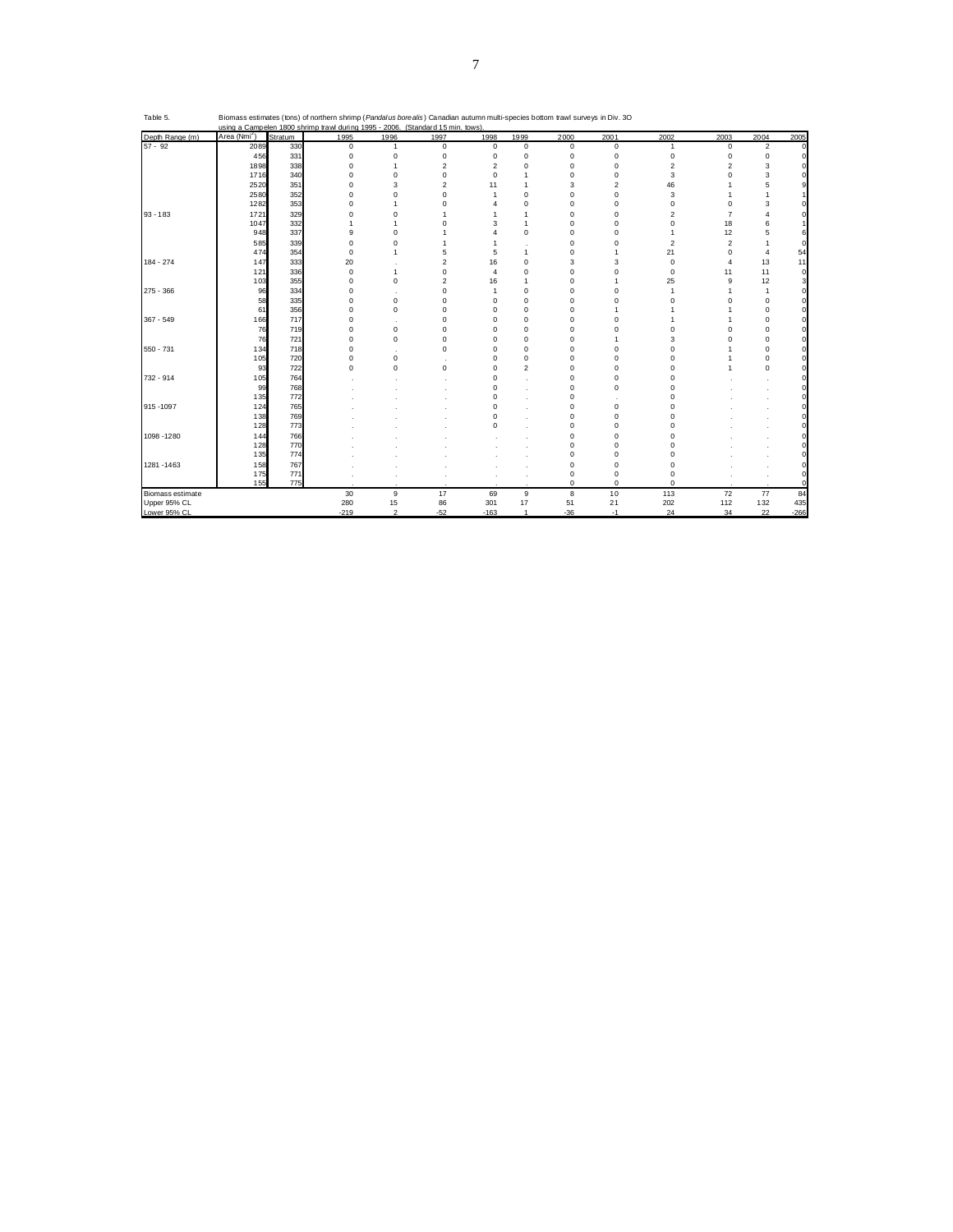|                           | 228                      | 734     | 4              | $\mathbf 0$    | 79             | $\overline{7}$ | 1              | 0                                                                                                                                      |                     | $\Omega$ |         |
|---------------------------|--------------------------|---------|----------------|----------------|----------------|----------------|----------------|----------------------------------------------------------------------------------------------------------------------------------------|---------------------|----------|---------|
|                           | 175                      | 736     |                | ٠              | 8              | 6              | 10             | $\Omega$                                                                                                                               |                     | n        |         |
| Biomass estimate          |                          | 53,934  |                | 119,521        | 102,493        | 155,061        | 195,121        | 109,589                                                                                                                                |                     | 154,970  | 185,156 |
| Upper 95% CL              |                          | 96,644  |                | 257,005        | 142,700        | 193,642        | 275,265        | 750,138                                                                                                                                |                     | 222,092  | 300,204 |
| Lower 95% CL              |                          | 11,223  |                | $-17,963$      | 62,286         | 116,480        | 114,977        | $-530.958$                                                                                                                             |                     | 87,848   | 70,109  |
| Table 7.                  |                          |         |                |                |                |                |                | Biomass estimates (tons) of northern shrimp (Pandalus borealis) Canadian spring multi-species bottom trawl surveys in Div. 3N          |                     |          |         |
|                           |                          |         |                |                |                |                |                | using a Campelen 1800 shrimp trawl during 1995 - 2005. Light shading indicates strata not fished during 2006. (standard 15 min. tows). |                     |          |         |
| Depth Range (m)           | Area (Nmi <sup>5</sup> ) | Stratum | 1999           | 2000           | 2001           | 2002           | 2003           | 2004                                                                                                                                   | 2005                | 2006     |         |
| $= 56$                    | 1593                     | 375     | 0              | 0              | 0              | 0              | $\mathbf 0$    | 0                                                                                                                                      | 0                   | n        |         |
|                           | 1499                     | 376     | 0              | $\Omega$       | 0              | 5              | 0              | $\Omega$                                                                                                                               | $\Omega$            |          |         |
| $57 - 92$                 | 2992                     | 360     | 0              | $\Omega$       | $\Omega$       | 0              |                | 0                                                                                                                                      | 0                   |          |         |
|                           | 1853                     | 361     | 0              | $\Omega$       | $\Omega$       | 0              | 0              | 0                                                                                                                                      | $\Omega$            |          |         |
|                           | 2520                     | 362     | 0              | $\mathbf 0$    | 0              | 0              | 24             | 0                                                                                                                                      | 0                   |          |         |
|                           | 2520                     | 373     | $\overline{2}$ | $\Omega$       | 1              | $\overline{2}$ | 17             | 1                                                                                                                                      | $\overline{0}$      |          |         |
|                           | 931                      | 374     | 0              | $\mathbf 0$    | 0              | $\mathbf 0$    | 23             | 0                                                                                                                                      | 0                   | n        |         |
|                           | 674                      | 383     | $\overline{0}$ | $\overline{0}$ | $\overline{1}$ | $\overline{0}$ | 10             | $\overline{1}$                                                                                                                         | $\overline{0}$      |          |         |
| $93 - 183$                | 421                      | 359     | $\overline{1}$ | $\Omega$       | $\blacksquare$ | $\overline{0}$ | $\overline{0}$ | $\overline{0}$                                                                                                                         | $\Omega$            |          |         |
|                           | 100                      | 377     | 100            | $\Omega$       | $\overline{0}$ | $\overline{0}$ | 487            |                                                                                                                                        |                     |          |         |
|                           | 647                      | 382     | $\Omega$       | 1              | $\overline{0}$ | $\overline{2}$ | 28             | $\Omega$                                                                                                                               |                     |          |         |
| 184 - 274                 | 225                      | 358     | 8              | $\Omega$       | $\overline{0}$ | $\overline{0}$ | 276            | 200                                                                                                                                    |                     |          |         |
|                           | 139                      | 378     | 171            | 35             | $\overline{2}$ | 68             | 97             | $\overline{1}$                                                                                                                         | $\overline{4}$      |          |         |
|                           | 182                      | 381     | 52             | 284            | $\overline{2}$ | 110            | 1,341          | 366                                                                                                                                    | 28                  |          |         |
| $275 - 366$               | 164                      | 357     | 727            | $\Omega$       | 3              | $\Omega$       | 222            | 128                                                                                                                                    | $\Omega$            |          |         |
|                           | 106                      | 379     | 165            | 1,828          | 4              | 108            | 225            | 11                                                                                                                                     | 106                 |          |         |
|                           | 116                      | 380     | 49             | 57             | 37             | 4,044          | 10             | $\overline{0}$                                                                                                                         | 35                  |          |         |
| 367 - 549                 | 155                      | 723     | $\overline{0}$ | $\overline{1}$ | $\overline{0}$ | 14             | $\overline{4}$ | $\overline{0}$                                                                                                                         | $\Omega$            |          |         |
|                           | 105                      | 725     | $\overline{0}$ | 9              | 3              | $\overline{0}$ | 12             | $\overline{0}$                                                                                                                         | 213                 |          |         |
|                           | 160                      | 727     | 74             | 31             | 1              | 6              | 5              | 387                                                                                                                                    | 131                 |          |         |
| 550 - 731                 | 124                      | 724     | $\overline{0}$ | $\overline{0}$ | $\overline{0}$ | $\overline{0}$ |                | 1                                                                                                                                      | $\overline{0}$      |          |         |
|                           | 72                       | 726     | $\Omega$       | $\Omega$       | $\Omega$       |                |                | $\overline{0}$                                                                                                                         | $\Omega$            |          |         |
|                           | 156                      | 728     | $\Omega$       |                | $\Omega$       | 32             | $\overline{4}$ |                                                                                                                                        | $\overline{\bf{4}}$ |          |         |
| Biomass estimate          |                          |         | 1,349          | 2,248          | 53             | 4,395          | 2,852          | 1,098                                                                                                                                  | 530                 |          |         |
| Upper 95% CL              |                          |         | 11,209         | 24,096         | 277            | 54,237         | 26,147         | 3,599                                                                                                                                  | 3,343               |          |         |
| Lower 95% CL              |                          |         | $-8,511$       | $-19,600$      | $-171$         | $-45,448$      | $-20,442$      | $-1,402$                                                                                                                               | $-2,283$            |          |         |
| % of 3N biomass index     |                          |         | 99.75          | 99.97          | 99.42          | 99.82          | 95.40          | 99.90                                                                                                                                  | 99.86               |          |         |
| within the missing strata |                          |         |                |                |                |                |                |                                                                                                                                        |                     |          |         |

| Depth Range (m)   | Area (Nmi") | Stratum    | 1999                    | 2000            | 2001            | 2002                    | 2003            | 2004            | 2005                    | 2006            |
|-------------------|-------------|------------|-------------------------|-----------------|-----------------|-------------------------|-----------------|-----------------|-------------------------|-----------------|
| $30 - 56$         | 268         | 784        |                         |                 |                 |                         |                 |                 |                         |                 |
| $57 - 92$         | 2071        | 350        | 0                       | $\mathbf 0$     | $\mathbf 0$     | 0                       | 5               | $\pmb{0}$       | $\mathbf 0$             |                 |
|                   | 1780        | 363        | 0                       | $\mathbf 0$     | $\pmb{0}$       | 0                       | 6               | 0               | $\mathbf 0$             |                 |
|                   | 1121        | 371        | 0                       | $\mathbf 0$     | 0               | 0                       | $\mathbf 0$     | 0               | 0                       |                 |
|                   | 2460        | 372        | 0                       | $\mathbf 0$     | $\pmb{0}$       | 0                       | 0               | 0               | 0                       |                 |
|                   | 1120        | 384        | 1                       | $\mathbf 0$     | $\mathbf 0$     | 3                       | $\mathbf 0$     | $\mathbf 0$     | $\mathbf 0$             |                 |
|                   | 465         | 785        |                         |                 |                 |                         |                 |                 |                         |                 |
| $93 - 183$        | 1519        | 328        | $\mathbf 0$             | 12              | $\pmb{0}$       | $\overline{\mathbf{c}}$ | 8               | 21              | 14                      | 10              |
|                   | 1574        | 341        | $\overline{\mathbf{c}}$ | 5               | 1               | 3                       | 4               | 47              | 1                       |                 |
|                   | 585         | 342        | 3                       | $\overline{1}$  | 0               | 8                       | 1               | 5               | $\mathbf 0$             |                 |
|                   | 525         | 343        | 3                       | $\mathbf 0$     | 6               | 0                       | 3               | $\overline{4}$  | $\overline{\mathbf{c}}$ | 1               |
|                   | 2120        | 348        | 5                       | 25              | 8               | 10                      | 13              | 11              | 14                      | 13              |
|                   | 2114        | 349        | 10                      | $\overline{4}$  | 1               | 4                       | 8               | 8               | $\mathbf 0$             |                 |
|                   | 2817        | 364        | 1                       | 4               | 8               | 11                      | 6               | 0               | 1                       | 0               |
|                   | 1041        | 365        | 0                       | 1               | 8               | 4                       | 7               | 0               | 3                       | 25              |
|                   | 1320        | 370        | 1                       | n               | 0               | 0                       | 0               | 0               | 0                       |                 |
|                   | 2356        | 385        | 1                       | O               | 7               | 21                      | 1               | 10              | 1                       |                 |
|                   | 1481        | 390        | 3                       |                 | 2               |                         |                 | 9               | 23                      |                 |
|                   | 84          | 786        |                         |                 |                 |                         |                 |                 |                         |                 |
|                   | 613         | 787        |                         |                 |                 |                         |                 |                 |                         |                 |
|                   | 261         | 788        |                         |                 |                 |                         |                 |                 |                         |                 |
|                   | 89          | 790        |                         |                 |                 |                         |                 |                 |                         |                 |
|                   | 72          | 793        |                         |                 |                 |                         |                 |                 |                         |                 |
|                   | 216         | 794        |                         |                 |                 |                         |                 |                 |                         |                 |
|                   | 98          | 797        |                         |                 |                 |                         |                 |                 |                         |                 |
|                   | 72          | 799        |                         |                 |                 |                         |                 |                 |                         |                 |
| 184 - 274         | 1582        | 344        | 38                      | 12              | 56              | 189                     | 955             | 13              | 3,245                   | 1,018           |
|                   | 983         | 347        | 16                      | $\mathbf 0$     | 1,306           | 135                     | 24              | 139             | 7,126                   | 3,011           |
|                   | 1394        | 366        | 788                     | 19,089          | 12,113          | 36,633                  | 7,565           | 443             | 13,600                  | 3,724           |
|                   | 961         | 369        | $\overline{7}$          | 1,581           | $\pmb{0}$       | 3,223                   | 38,854          | 415             | 20,385                  | 4,694           |
|                   | 983         | 386        | 2,264                   | 8,761           | 1,738           | 33                      | 489             | 2,186           | 4,253                   | 28,212          |
|                   | 821         | 389        | 10,135                  | 34,172          | 1,000           | 5,226                   | 15,643          | 1,272           | 15,146                  | 53,698          |
|                   | 282         | 391        | $\mathbf 0$             | $\mathbf 0$     | 102             | 0                       | 3,248           | 41              | 127                     | 116             |
|                   | 164         | 795        |                         |                 |                 |                         |                 |                 |                         |                 |
| 184 - 366         | 72          | 789        |                         |                 |                 |                         |                 |                 |                         |                 |
|                   | 227         | 791        |                         |                 |                 |                         |                 |                 |                         |                 |
|                   | 100         | 798        |                         |                 |                 |                         |                 |                 |                         |                 |
| 275 - 366         | 1432        | 345        | 6,467                   | 14,106          | 33,546          | 10,492                  | 40,581          | 21,182          | 34,256                  | 43,685          |
|                   | 865         | 346        | 13,287                  | 15,471          | 20,814          | 27,134                  | 14,860          | 11,337          | 37,086                  | 8,010           |
|                   | 334         | 368        | 3,752<br>13,342         | 9,945           | 1,052           | 3,458                   | 15,690          | 6,079<br>61,985 | 761                     | 3,089<br>24,907 |
|                   | 718<br>361  | 387<br>388 | 3,403                   | 1,388<br>13,706 | 19,912<br>9,047 | 37,183<br>30,777        | 40,037<br>8,418 | 4,197           | 14,469<br>2,825         | 9,272           |
|                   |             | 392        | 69                      | 163             | 772             | 14                      |                 | 143             | 737                     | 187             |
|                   | 145<br>175  | 796        |                         |                 |                 |                         | 1,064           |                 |                         |                 |
|                   | 81          | 800        |                         |                 |                 |                         |                 |                 |                         |                 |
| $367 - 549$       | 186         | 729        | $\mathbf 0$             | 7               | 16              | 2                       | 339             | 3               | 116                     | 331             |
|                   | 216         | 731        | 111                     | 461             | 687             | 112                     | 4,562           | 25              | 585                     | 877             |
|                   | 468         | 733        | 118                     | 425             | 176             | 216                     | 2,703           | 14              | 124                     | 196             |
|                   | 272         | 735        | 19                      | 130             | 17              | 40                      | 3               | $\overline{2}$  | 69                      | 68              |
|                   | 50          | 792        |                         |                 |                 |                         |                 |                 |                         |                 |
| 550 - 731         | 170         | 730        | $\mathbf 0$             | $\mathbf{1}$    | 0               | 0                       | 1               | 0               | 0                       |                 |
|                   | 231         | 732        | 81                      | 47              | 12              | 111                     | 10              | 0               | 0                       |                 |
|                   | 228         | 734        | 4                       | $\mathbf 0$     | 79              | $\overline{7}$          | $\mathbf{1}$    | $\mathbf 0$     | 0                       | $\overline{2}$  |
|                   | 175         | 736        |                         |                 | 8               | 6                       | 10              | $\Omega$        |                         |                 |
| Biomass estimate  |             |            | 53,934                  | 119,521         | 102,493         | 155,061                 | 195,121         | 109,589         | 154,970                 | 185,156         |
| Upper 95% CL      |             |            | 96,644                  | 257,005         | 142,700         | 193,642                 | 275,265         | 750,138         | 222,092                 | 300,204         |
| $L$ Quar Q5% $Cl$ |             |            | 11.223                  | $-17.082$       | 62296           | 116.480                 | 114.077         | 530.058         | 97949                   | <b>70100</b>    |

Table 6. Biomass estimates (tons) of northern shrimp (*Pandalus borealis*) Canadian spring multi-species bottom trawl surveys in Div. 3L<br>using a Campelen 1800 shrimp trawl during 1995 - 2005. The inshore strata were not co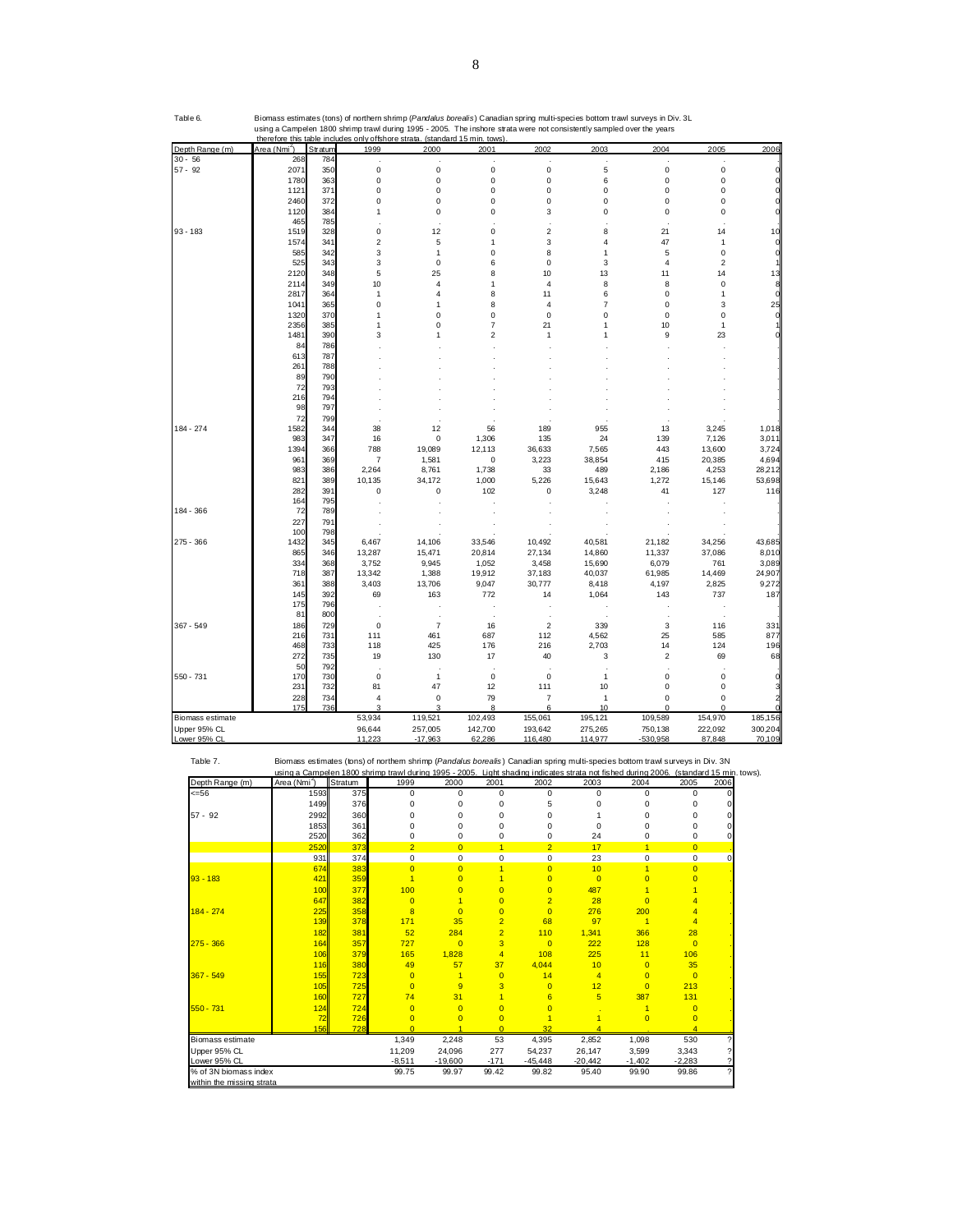|                           |                          |         |                |                |                |                |                |                |                |      | using a Campelen 1800 shrimp trawl during 1995 - 2005. Light shading indicates strata not fished during 2006. (standard 15 min. tows). |
|---------------------------|--------------------------|---------|----------------|----------------|----------------|----------------|----------------|----------------|----------------|------|----------------------------------------------------------------------------------------------------------------------------------------|
| Depth Range (m)           | Area (Nmi <sup>2</sup> ) | Stratum | 1999           | 2000           | 2001           | 2002           | 2003           | 2004           | 2005           | 2006 |                                                                                                                                        |
| $57 - 92$                 | 2089                     | 330     | 0              | $\mathbf 0$    | $\mathbf{1}$   | 0              | 2              | 0              | 1              | 0l   |                                                                                                                                        |
| $57 - 92$                 | 456                      | 331     | 0              | $\mathbf 0$    | $\mathbf 0$    | 0              | 0              | 0              | 0              |      |                                                                                                                                        |
| $57 - 92$                 | 1898                     | 338     | 0              | $\mathbf 0$    | 0              | 0              | 4              | 0              | $\mathbf 0$    | 0l   |                                                                                                                                        |
| $57 - 92$                 | <b>1716</b>              | 340     | 0              | $\mathbf 0$    | 0              | 2              | 4              | 9              | 0              | ΩI   |                                                                                                                                        |
| $57 - 92$                 | 2520                     | 351     | 0              | $\Omega$       | 0              | 0              | $\overline{2}$ | 0              | 0              | 0l   |                                                                                                                                        |
| $57 - 92$                 | 2580                     | 352     | $\Omega$       | $\mathbf 0$    | 0              | 3              | $\overline{2}$ | 0              | $\mathbf 0$    | 0l   |                                                                                                                                        |
| $57 - 92$                 | 1282                     | 353     | 0              | 0              | 0              | 0              | 0              | 0              | 0              | ΩI   |                                                                                                                                        |
| $93 - 183$                | 1721                     | 329     | $\overline{1}$ | $\overline{1}$ | 6              | $\overline{0}$ | 13             | 3              | $\overline{1}$ |      |                                                                                                                                        |
| $93 - 183$                | 1047                     | 332     | 9              | $\overline{0}$ | $\overline{0}$ | $\overline{0}$ | $\overline{8}$ | 33             | 18             |      |                                                                                                                                        |
| $93 - 183$                | 948                      | 337     | $\overline{0}$ | $\overline{0}$ | $\overline{0}$ | $\mathbf{1}$   | 141            | $\overline{0}$ | 11             |      |                                                                                                                                        |
| 93 - 183                  | 585                      | 339     | 2              | 0              | 7              | $\mathbf{1}$   | 7              | 33             | 4              | ΩI   |                                                                                                                                        |
| $93 - 183$                | 474                      | 354     | $\Omega$       | $\Omega$       | $\overline{0}$ | $\overline{0}$ | $\overline{0}$ | $\overline{0}$ | 16             |      |                                                                                                                                        |
| $184 - 274$               | 147                      | 333     | 5              | $\overline{0}$ | $\overline{0}$ | 5              | 3              | 3              | 65             |      |                                                                                                                                        |
| $184 - 274$               | 121                      | 336     | 6              | $\overline{7}$ | $\overline{1}$ | $\overline{0}$ | 3              | $\Omega$       | $\overline{0}$ |      |                                                                                                                                        |
| $184 - 274$               | 103                      | 355     | $\overline{0}$ | $\overline{0}$ | $\overline{0}$ | $\overline{0}$ | 3              | 9              | 11             |      |                                                                                                                                        |
| $275 - 366$               | 96                       | 334     | 8              | 26             | $\overline{0}$ | $\overline{0}$ | $\overline{1}$ | 46             | $\overline{0}$ |      |                                                                                                                                        |
| $275 - 366$               | 58                       | 335     | $\Omega$       | 3              | $\overline{0}$ | $\overline{0}$ | $\Omega$       | $\overline{0}$ | $\overline{0}$ |      |                                                                                                                                        |
| $275 - 366$               | 61                       | 356     | $\overline{0}$ | $\overline{0}$ | $\overline{0}$ | $\overline{0}$ | $\Omega$       | $\overline{0}$ | $\overline{0}$ |      |                                                                                                                                        |
| $367 - 549$               | 166                      | 717     | 3              | $\Omega$       | $\overline{0}$ | 6              | 3              | $\Omega$       | $\overline{0}$ |      |                                                                                                                                        |
| $367 - 549$               | 76                       | 719     | $\Omega$       | $\Omega$       | $\overline{0}$ | 11             | $\Omega$       | $\overline{0}$ | $\overline{0}$ |      |                                                                                                                                        |
| $367 - 549$               | 76                       | 721     | $\overline{0}$ | $\overline{1}$ | $\overline{2}$ | $6\phantom{1}$ | $\overline{0}$ | $\overline{1}$ | $\overline{0}$ |      |                                                                                                                                        |
| $550 - 731$               | 134                      | 718     | $\Omega$       | $\Omega$       | $\overline{0}$ | $\overline{0}$ | $\Omega$       | $\Omega$       | $\overline{0}$ |      |                                                                                                                                        |
| $550 - 731$               | 105                      | 720     | $\overline{0}$ | $\Omega$       | $\overline{0}$ | $\overline{0}$ | $\Omega$       | $\overline{0}$ | $\overline{0}$ |      |                                                                                                                                        |
| $550 - 731$               | 93                       | 722     | $\Omega$       | $\overline{7}$ | $\Omega$       | $\overline{0}$ | $\Omega$       | $\Omega$       | $\Omega$       |      |                                                                                                                                        |
| Biomass estimate          |                          |         | 34             | 46             | 20             | 35             | 196            | 138            | 127            |      |                                                                                                                                        |
| Upper 95% CL              |                          |         | 63             | 399            | 99             | 95             | 536            | 367            | 1,036          |      |                                                                                                                                        |
| Lower 95% CL              |                          |         | 5              | $-307$         | $-60$          | $-25$          | $-145$         | $-90$          | $-782$         |      |                                                                                                                                        |
|                           |                          |         |                |                |                |                |                |                |                |      |                                                                                                                                        |
| % of 3O biomass index     |                          |         | 98.91          | 99.96          | 85.15          | 85.26          | 92.73          | 93.47          | 99.32          |      |                                                                                                                                        |
| within the missing strata |                          |         |                |                |                |                |                |                |                |      |                                                                                                                                        |

 Please note autumn 2004 indices not determined due to missing strata. Table 9 Northem shrimp stock size estimates in NAFO divisions 3LNO from annual autumn Canadian multi-species bottom surveys, 1995 - 2005. Offshore strata only. (standard 15 min. tows)

|      |            | Biomass (tons) |            |            | Abundance (numbers $x 106$ ) |            | Survey      |
|------|------------|----------------|------------|------------|------------------------------|------------|-------------|
| Year | Lower C.I. | Estimate       | Upper C.I. | Lower C.I. | Estimate                     | Upper C.I. | <b>Sets</b> |
| 1995 | 3.639      | 5.921          | 8.202      | 659        | 2.054                        | 3.449      | 337         |
| 1996 | 10,230     | 20,088         | 29.948     | 1,985      | 5,867                        | 9.748      | 304         |
| 1997 | 25,530     | 46.202         | 66,875     | 6,280      | 10,523                       | 14.766     | 318         |
| 1998 | 40.011     | 59.914         | 79.816     | 10.787     | 15.326                       | 19.866     | 347         |
| 1999 | 36.202     | 53,144         | 70.086     | 9,588      | 13,060                       | 16.533     | 313         |
| 2000 | 93,132     | 118,180        | 143,227    | 25,840     | 32,066                       | 38,292     | 337         |
| 2001 | 77,563     | 223.995        | 370,427    | 20,177     | 54,077                       | 87,978     | 362         |
| 2002 | 126.180    | 215,008        | 303,837    | 30.469     | 50,257                       | 70,044     | 365         |
| 2003 | 106,338    | 223,568        | 340,798    | 29,708     | 47,281                       | 64,853     | 316         |
| 2004 |            | ???            |            |            | ???                          |            |             |
| 2005 | 199.173    | 263.815        | 328.456    | 40,080     | 52.964                       | 65,847     | 333         |

Please note that strata deeper than 93 m were not surveyed in 3NO during spring 2006. Historically > 97% of the biomass is attributed to 3L therefore the spring 2006 biomass and abundance indices are for 3L Table 10 Northern shrimp stock size estimates in NAFO divisions 3LNO from annual spring Canadian multi-species bottom surveys, 1999 - 2006. Offshore strata only. (standard 15 min. tows)

|      | Biomass (tons) |          |              | Abundance (numbers $x 10^6$ ) |          |            | Survey      |
|------|----------------|----------|--------------|-------------------------------|----------|------------|-------------|
| Year | Lower C.I.     | Estimate | Upper $C.I.$ | Lower C.I.                    | Estimate | Upper C.I. | <b>Sets</b> |
| 1999 | 12,564         | 55,317   | 98,069       | 3,178                         | 12,702   | 22.227     | 313         |
| 2000 | $-15,869$      | 121,815  | 259,498      | $-54,743$                     | 25,012   | 104,768    | 298         |
| 2001 | 62,359         | 102,566  | 142,773      | 13,417                        | 24,845   | 36,272     | 300         |
| 2002 | 121.067        | 159.491  | 197,916      | 28,311                        | 37.512   | 46.714     | 300         |
| 2003 | 117.918        | 198.169  | 278,421      | 22,638                        | 47,120   | 71,604     | 300         |
| 2004 | $-529.764$     | 110,827  | 751.418      | $-97,747$                     | 21.696   | 141,395    | 296         |
| 2005 | 88,504         | 155,627  | 222,751      | 17,441                        | 29,976   | 42,510     | 289         |
| 2006 | 70,108         | 185.156  | 300,204      | 14.330                        | 36.124   | 57.918     | 195         |

Table 8. Biomass estimates (tons) of northern shrimp (*Pandalus borealis* ) Canadian spring multi-species bottom trawl surveys in Div. 3O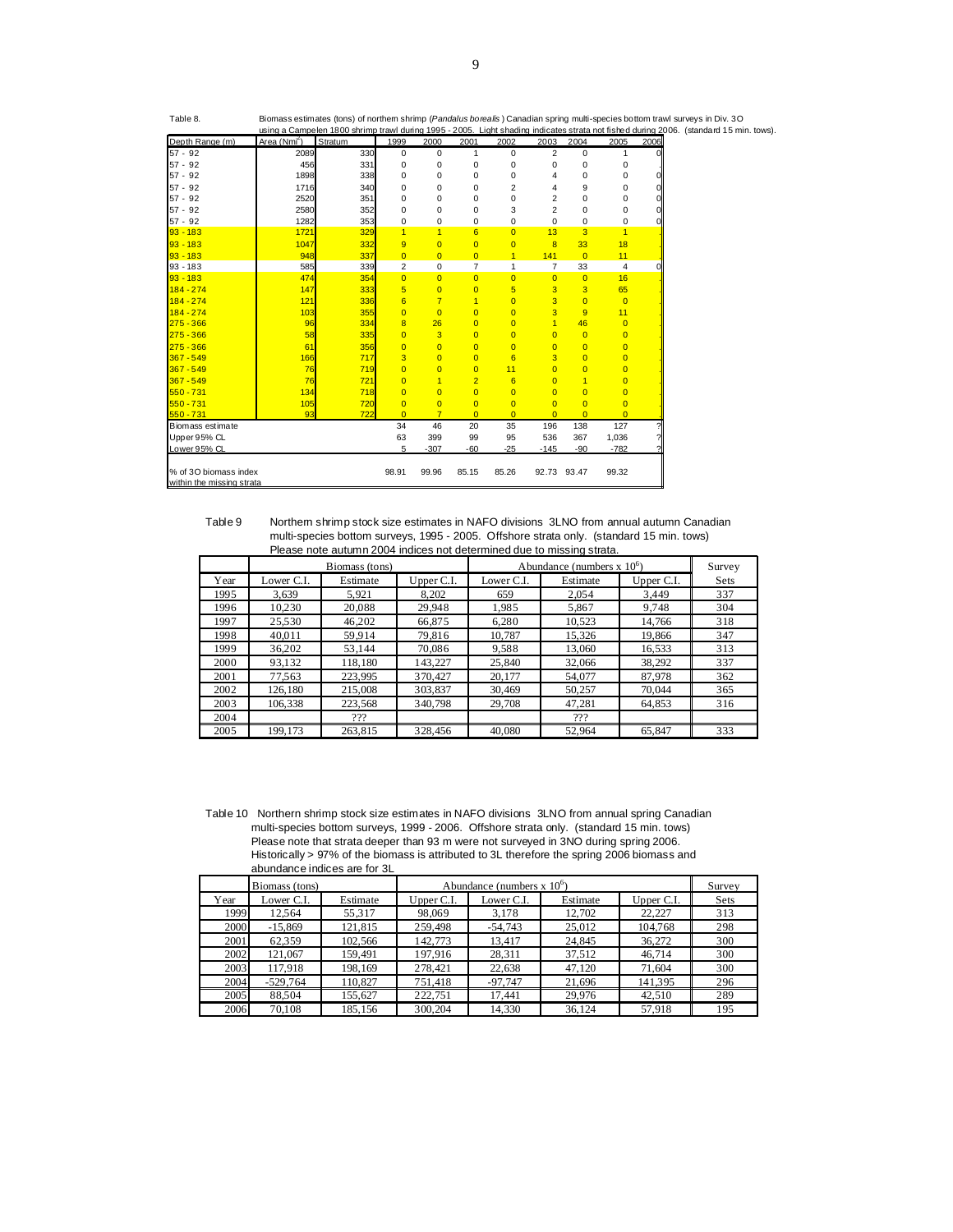|               |               | ro minule standard tows. |                  |                                      | Outside 200 Nmi limit   |                 |         |                 |
|---------------|---------------|--------------------------|------------------|--------------------------------------|-------------------------|-----------------|---------|-----------------|
| Season        | Year          | <b>Division</b>          | iomass estimate  | <b>Entire Division</b><br>Percent by | <b>Biomass estimate</b> | Percent biomass |         | 3 year running  |
|               |               |                          |                  |                                      |                         |                 |         |                 |
|               |               |                          | (Kg x 1000)      | division                             | (Kg x 1000)             | by division     | percent | average percent |
|               |               |                          |                  |                                      |                         |                 | biomass | biomass         |
|               |               |                          |                  |                                      |                         |                 | in NRA  | in NRA          |
|               |               |                          |                  |                                      |                         |                 |         |                 |
| Autumn        | 1995          | 3L                       | 5,357            | 90.48                                | 1,039                   | 67.63           | 19.40   | 19.40           |
| Autumn        | 1996          | 3L                       | 18,566           | 92.42                                | 4,506                   | 76.86           | 24.27   | 21.84           |
| Autumn        | 1997          | 3L                       | 45,758           | 99.04                                | 5,115                   | 92.83           | 11.18   | 18.28           |
| Autumn        | 1998          | 3L                       | 56,485           | 94.28                                | 8,707                   | 75.66           | 15.42   | 16.95           |
| Autumn        | 1999          | 3L                       | 52,863           | 99.47                                | 8,734                   | 97.38           | 16.52   | 14.37           |
| Autumn        | 2000          | 3L                       | 117,902          | 99.77                                | 28,447                  | 99.16           | 24.13   | 18.69           |
| Autumn        | 2001          | 3L                       | 223,149          | 99.62                                | 52,292                  | 98.47           | 23.43   | 21.36           |
| Autumn        | 2002          | 3L                       | 210,451          | 97.88                                | 35,702                  | 91.48           | 16.96   | 21.51           |
| Autumn        | 2003          | 3L                       | 220,711          | 98.72                                | 45,383                  | 94.92           | 20.56   | 20.32           |
| Autumn        | 2004          | 3L                       | ???              | ???                                  | ???                     | ???             | ??      | ??              |
| Autumn        | 2005          | 3L                       | 263,307          | 99.81                                | 29,409                  | 98.55           | 11.17   | 15.87           |
|               |               |                          |                  |                                      |                         |                 |         |                 |
| Autumn        | 1995          | 3N                       | 533              | 9.00                                 | 497                     | 32.34           | 93.29   | 93.29           |
| Autumn        | 1996          | 3N                       | 1,514            | 7.54                                 | 1,356                   | 23.12           | 89.52   | 91.40           |
| Autumn        | 1997          | 3N                       | 427              | 0.92                                 | 391                     | 7.09            | 91.52   | 91.44           |
| Autumn        | 1998          | 3N                       | 3,360            | 5.61                                 | 2,786                   | 24.21           | 82.91   | 87.98           |
| Autumn        | 1999          | 3N                       | 272              | 0.51                                 | 232                     | 2.59            | 85.57   | 86.67           |
| Autumn        | 2000          | 3N                       | 270              | 0.23                                 | 240                     | 0.84            | 88.80   | 85.76           |
| Autumn        | 2001          | 3N                       | 836              | 0.37                                 | 809                     | 1.52            | 96.77   | 90.38           |
| Autumn        | 2002          | 3N                       | 4,444            | 2.07                                 | 3,295                   | 8.44            | 74.14   | 86.57           |
|               | 2003          | 3N                       | 2,785            | 1.25                                 | 2,421                   | 5.06            | 86.93   | 85.95           |
| Autumn        |               |                          |                  |                                      |                         |                 |         |                 |
| Autumn        | 2004          | 3N                       | 1,422            | ???                                  | 1,392                   | ???             | 222     | ???             |
| <u>Autumn</u> | 2005          | 3N                       | 423              | 0.16                                 | 403                     | 1.35            | 95.27   | 91.10           |
| Autumn        | 1995          | 3O                       | 31               | 0.52                                 | $\overline{1}$          | 0.04            | 1.82    | 1.82            |
| Autumn        | 1996          | 3O                       | $\boldsymbol{9}$ | 0.04                                 | 1                       | 0.02            | 12.50   | 7.16            |
|               |               | 30                       | 17               | 0.04                                 | 4                       |                 | 23.79   | 12.70           |
| Autumn        | 1997          |                          | 69               |                                      | 15                      | 0.07            |         |                 |
| Autumn        | 1998          | 30                       |                  | 0.12                                 |                         | 0.13            | 21.23   | 19.17           |
| Autumn        | 1999          | 3O                       | 9                | 0.02                                 | 3                       | 0.03            | 33.59   | 26.21           |
| Autumn        | 2000          | 30                       | 8                | 0.01                                 | $\mathbf{1}$            | 0.00            | 8.02    | 20.95           |
| Autumn        | 2001          | 30                       | 10               | 0.00                                 | 3                       | 0.01            | 30.00   | 23.87           |
| Autumn        | 2002          | 30                       | 113              | 0.05                                 | 32                      | 0.08            | 28.32   | 22.11           |
| Autumn        | 2003          | 3O                       | 72               | 0.03                                 | 8                       | 0.02            | 11.11   | 23.14           |
| Autumn        | 2004          | 30                       | 77               | ???                                  | 12                      | ???             | ???     | ???             |
| Autumn        | 2005          | 30                       | 84               | 0.03                                 | 30                      | 0.10            | 35.71   | 23.41           |
|               | all divisions |                          |                  |                                      |                         |                 |         |                 |
|               |               |                          |                  |                                      |                         |                 |         |                 |
| Autumn        | 1995          |                          | 5,921            |                                      | 1,537                   |                 | 25.96   | 25.96           |
| Autumn        | 1996          |                          | 20,089           |                                      | 5,862                   |                 | 29.18   | 27.57           |
| Autumn        | 1997          |                          | 46,202           |                                      | 5,509                   |                 | 11.92   | 22.35           |
| Autumn        | 1998          |                          | 59,914           |                                      | 11,508                  |                 | 19.21   | 20.10           |
| Autumn        | 1999          |                          | 53,144           |                                      | 8,969                   |                 | 16.88   | 16.00           |
| Autumn        | 2000          |                          | 118,180          |                                      | 28,687                  |                 | 24.27   | 20.12           |
| Autumn        | 2001          |                          | 223,995          |                                      | 53,104                  |                 | 23.71   | 21.62           |
| Autumn        | 2002          |                          | 215,008          |                                      | 39,029                  |                 | 18.15   | 22.04           |
| Autumn        | 2003          |                          | 223,568          |                                      | 47,813                  |                 | 21.39   | 21.08           |
| Autumn        | 2004          |                          | 222              |                                      | ???                     |                 | ???     | ???             |
| Autumn        | 2005          |                          | 263,815          |                                      | 29,842                  |                 | 11.31   | 16.35           |

Table 11 MAFO divisions 3LNO *Pandalus borealis* biomass estimates for entire divisions and outside the 200 Nmi limit.<br>Shrimp were collected during the autumn Canadian multi-species surveys using a Campelen 1800 shrimp tra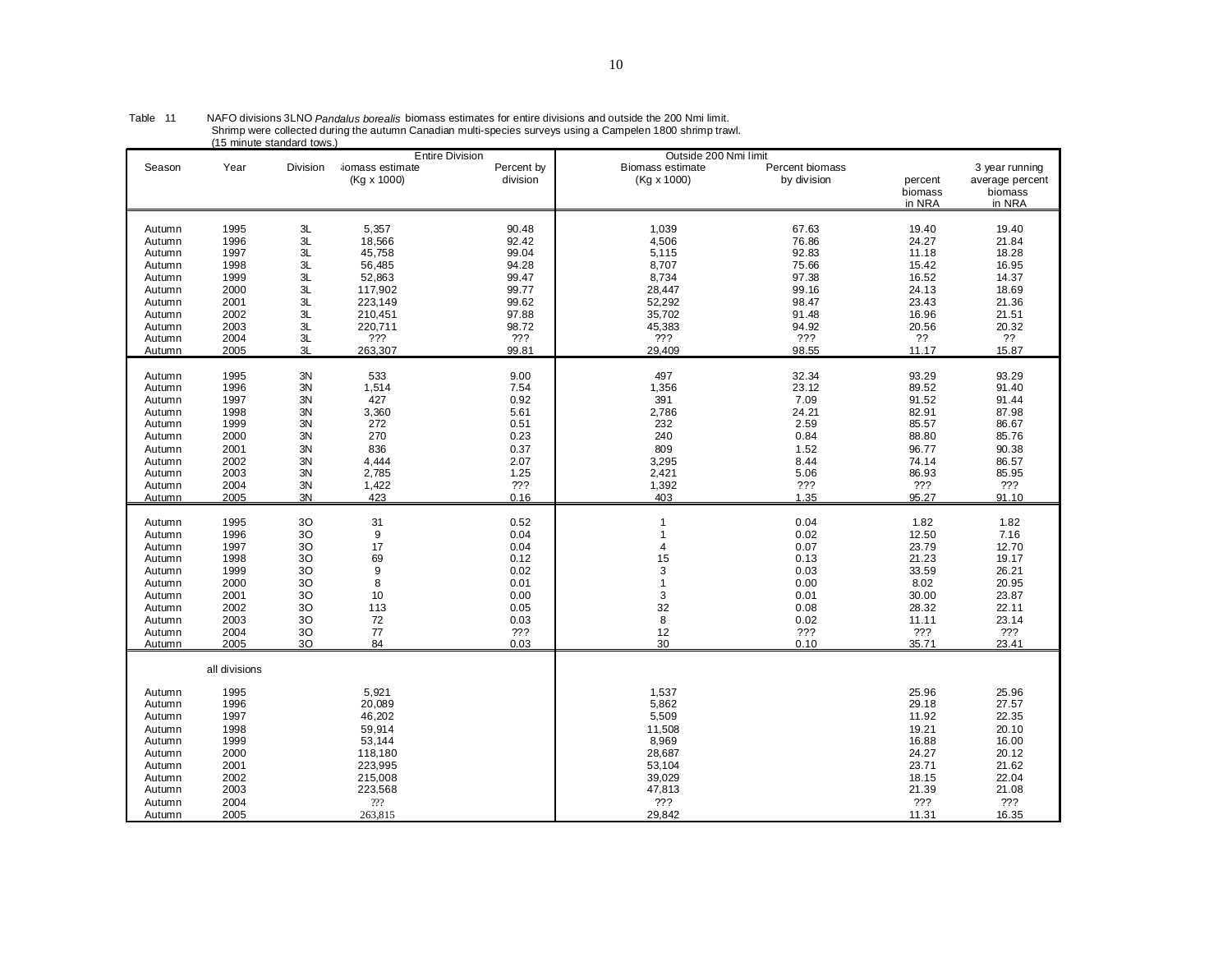|        |               |          |                  | <b>Entire Division</b> |                  | Outside 200 Nmi limit |         | 3 year running  |
|--------|---------------|----------|------------------|------------------------|------------------|-----------------------|---------|-----------------|
| Season | Year          | Division | Biomass estimate | Percent by             | Biomass estimate | Percent biomass       | percent | average percent |
|        |               |          | (Kg x 1000)      | division               | (Kg x 1000)      | by division           | biomass | biomass         |
|        |               |          |                  |                        |                  |                       | in NRA  | in NRA          |
| Spring | 1999          | 3L       | 53.934           | 97.50                  | 14,731           | 91.74                 | 27.31   | 27.31           |
| Spring | 2000          | 3L       | 119,521          | 98.12                  | 36,127           | 94.30                 | 30.23   | 28.77           |
| Spring | 2001          | 3L       | 102,493          | 99.93                  | 18,397           | 99.75                 | 17.95   | 25.16           |
| Spring | 2002          | 3L       | 155,061          | 97.22                  | 47,288           | 92.79                 | 30.50   | 26.22           |
| Spring | 2003          | 3L       | 195,121          | 98.46                  | 42,876           | 93.79                 | 21.97   | 23.47           |
| Spring | 2004          | 3L       | 109.589          | 98.88                  | 27,262           | 96.37                 | 24.88   | 25.78           |
| Spring | 2005          | 3L       | 154,970          | 99.58                  | 18,983           | 97.27                 |         |                 |
| Spring | 2006          | 3L       | 185,156          | ???                    |                  |                       |         |                 |
|        |               |          |                  |                        |                  |                       |         |                 |
| Spring | 1999          | 3N       | 1,349            | 2.44                   | 1,327            | 8.26                  | 98.37   | 98.37           |
| Spring | 2000          | 3N       | 2,248            | 1.85                   | 2,178            | 5.69                  | 96.89   | 97.63           |
| Spring | 2001          | 3N       | 53               | 0.05                   | 45               | 0.24                  | 84.91   | 93.39           |
| Spring | 2002          | 3N       | 4,395            | 2.76                   | 3,670            | 7.20                  | 83.50   | 88.43           |
| Spring | 2003          | 3N       | 2,852            | 1.44                   | 2,835            | 6.20                  | 99.40   | 89.27           |
| Spring | 2004          | 3N       | 1,098            | 0.99                   | 1,019            | 3.60                  | 92.81   | 91.90           |
| Spring | 2005          | 3N       | 530              | 0.34                   | 515              | 2.64                  | 97.17   |                 |
| Spring | 2006          | 3N       | ???              | ???                    | ???              |                       |         |                 |
|        |               |          |                  |                        |                  |                       |         |                 |
| Spring | 1999          | 3O       | 34               | 0.06                   | $\mathbf 0$      | 0.00                  | 0.00    | 0.00            |
| Spring | 2000          | 3O       | 46               | 0.04                   | 6                | 0.02                  | 13.04   | 6.52            |
| Spring | 2001          | 3O       | 20               | 0.02                   | 2                | 0.01                  | 10.00   | 7.68            |
| Spring | 2002          | $3O$     | 35               | 0.02                   |                  | 0.01                  | 11.43   | 11.49           |
| Spring | 2003          | 3O       | 196              | 0.10                   | $\overline{2}$   | 0.00                  | 1.02    | 7.48            |
| Spring | 2004          | 3O       | 138              | 0.12                   | 9                | 0.03                  | 6.52    | 6.32            |
| Spring | 2005          | $3O$     | 127              | 0.08                   | 17               | 0.09                  | 13.39   |                 |
| Spring | 2006          | 3O       | ???              | ???                    | ???              |                       |         |                 |
|        | all divisions |          |                  |                        |                  |                       |         |                 |
|        |               |          |                  |                        |                  |                       |         |                 |
| Spring | 1999          |          | 55,317           | 100.00                 | 16,058           | 100.00                | 29.03   | 29.03           |
| Spring | 2000          |          | 121,815          | 100.00                 | 38,311           | 100.00                | 31.45   | 30.24           |
| Spring | 2001          |          | 102,566          | 100.00                 | 18,444           | 100.00                | 17.98   | 26.15           |
| Spring | 2002          |          | 159,491          | 100.00                 | 50,962           | 100.00                | 31.95   | 27.13           |
| Spring | 2003          |          | 198,169          | 100.00                 | 45,713           | 100.00                | 23.07   | 24.33           |
| Spring | 2004          |          | 110,827          | 100.00                 | 28,289           | 100.00                | 25.53   | 26.85           |
| Spring | 2005          |          | 155,627          | 100.00                 | 19,515           | 100.00                |         |                 |
| Spring | 2006          |          | 222              |                        |                  |                       |         |                 |

Table 12 MAFO divisions 3LNO *Pandalus borealis* biomass estimates for entire divisions and outside the 200 Nmi limit.<br>Shrimp were collected during the spring Canadian multi-species surveys using a Campelen 1800 shrimp tra (15 minute standard tows.)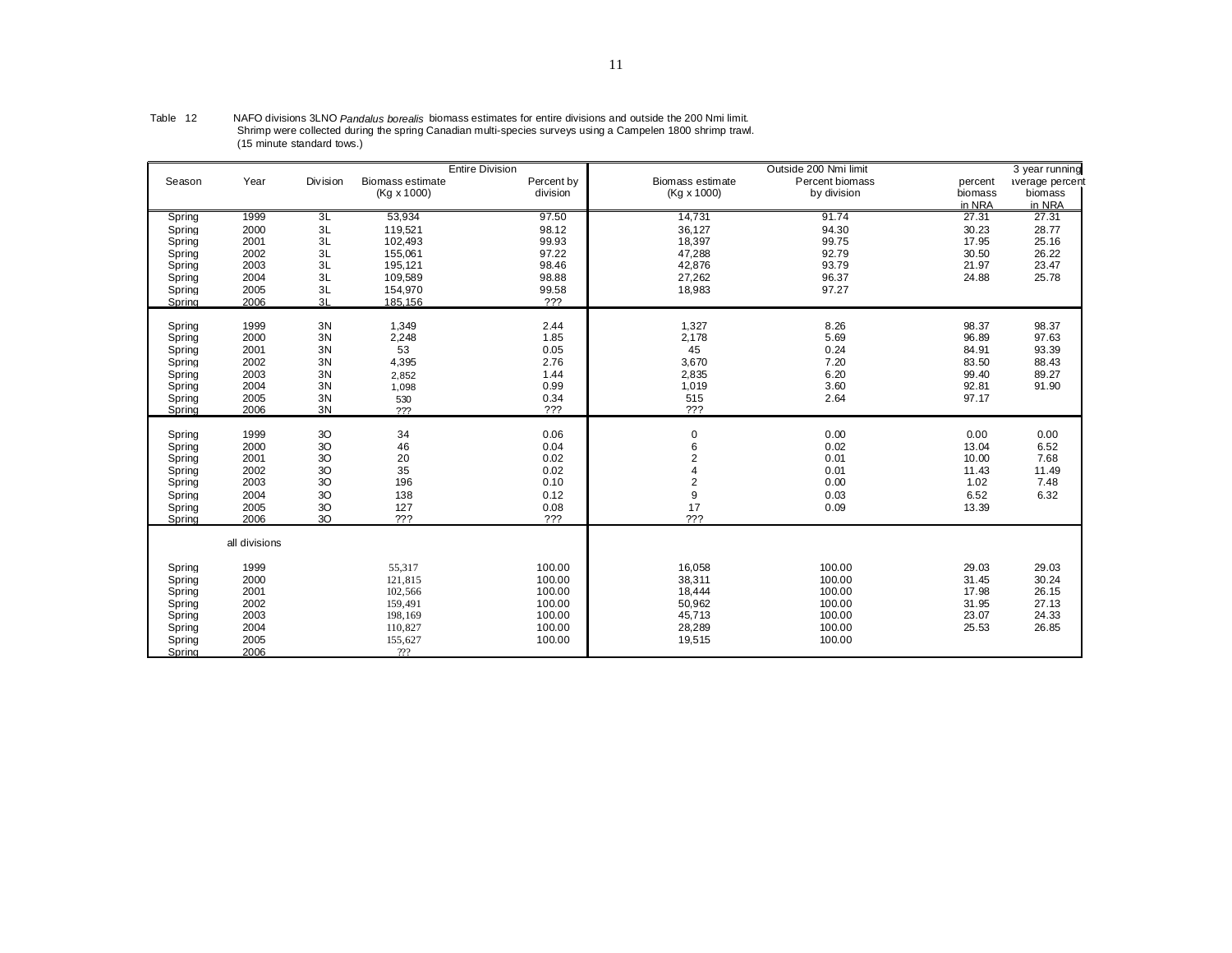

Fig. 1. Trends in NAFO Div. 3LNO northern shrimp (*Pandalus borealis*) catch and TAC over the period 1993- 2006.



Fig. 2. The NAFO 3LNO stratification scheme used in Canadian research bottom trawl survey set allocation.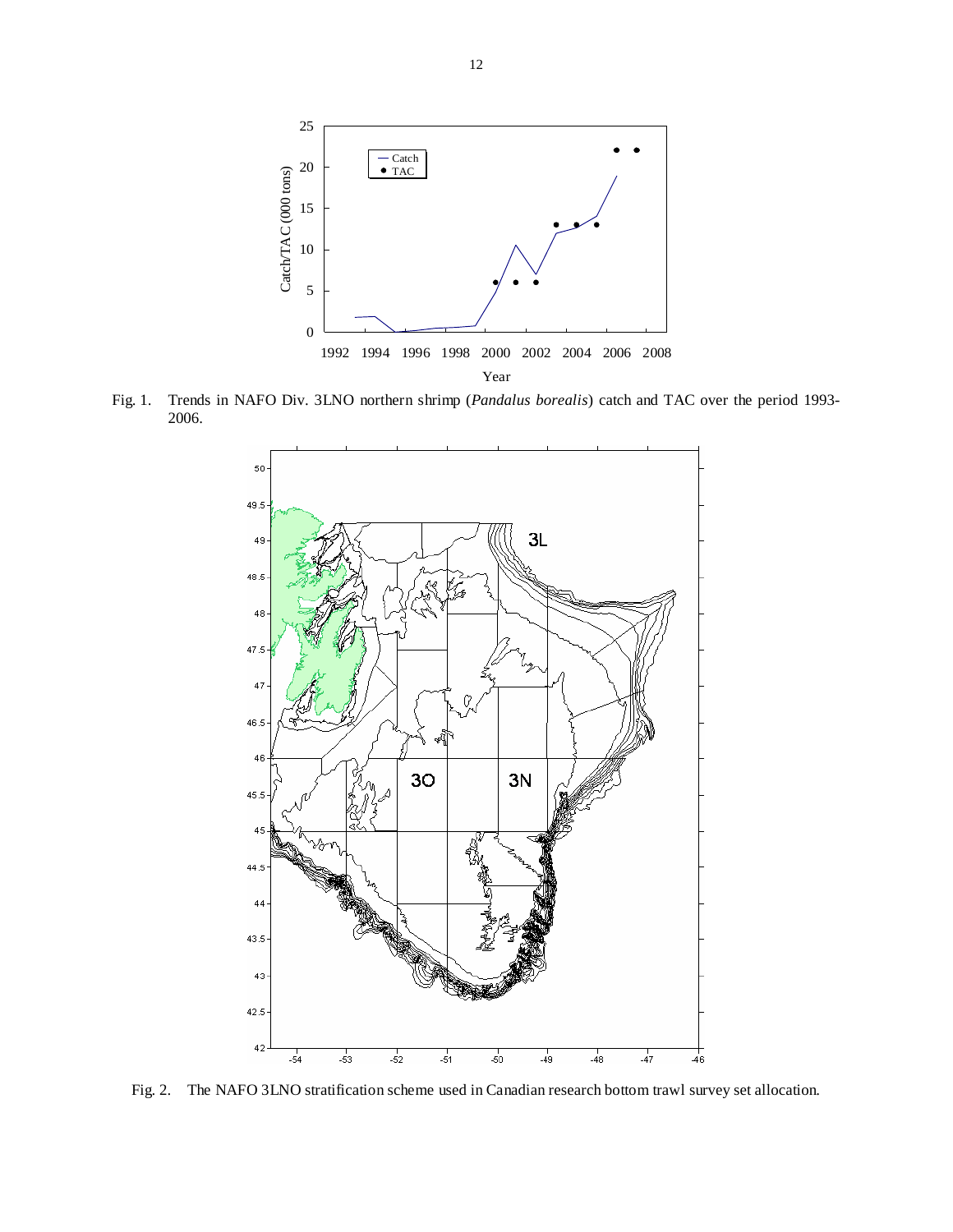

Fig. 3. Strata in Div. 3L that were not surveyed (numbered and shaded area) during autumn of 2004.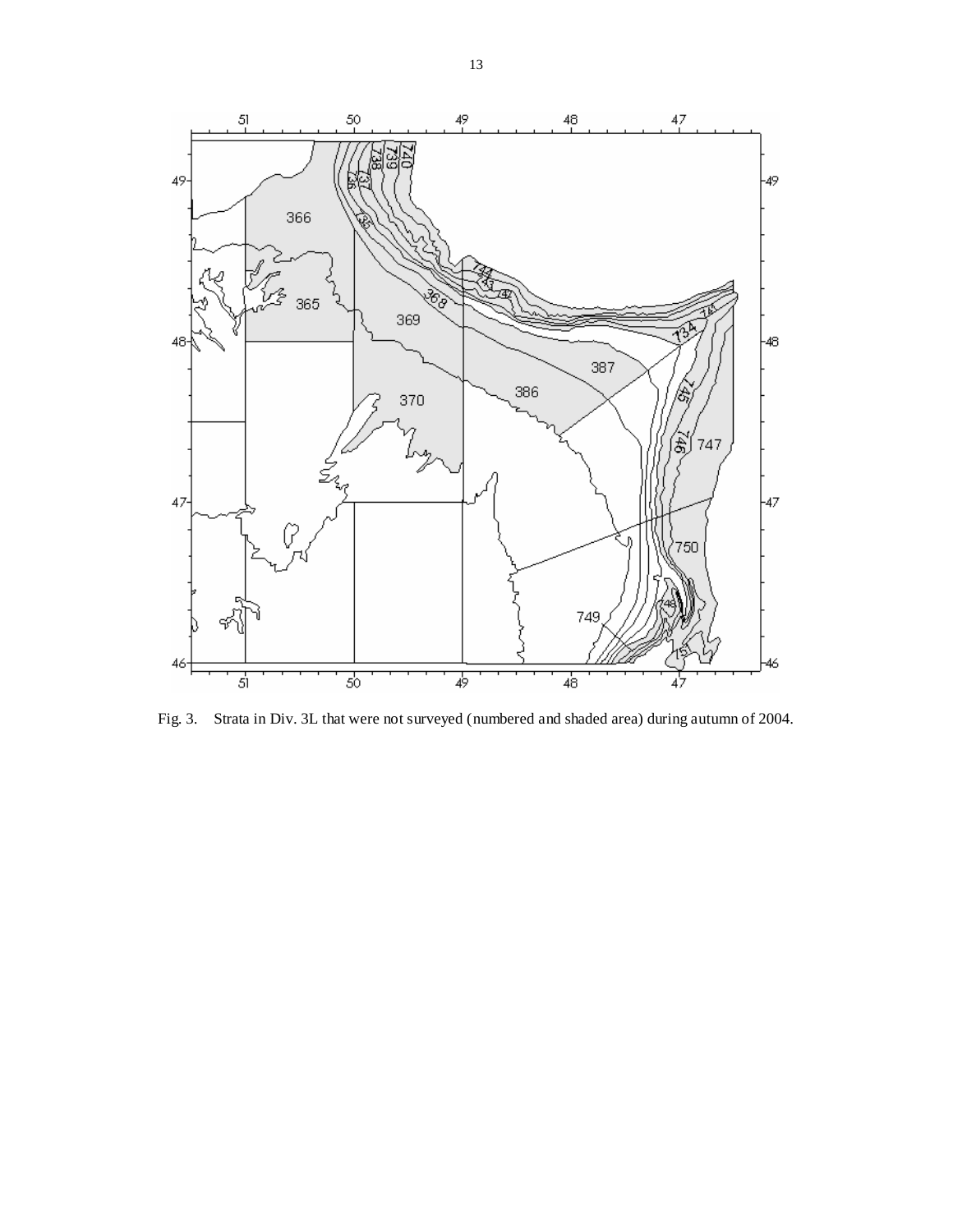

Fig. 4. Distribution of NAFO Div. 3LNO northern shrimp (*Pandalus borealis*) catches kg/tow) as obtained from autumn research bottom trawl surveys conducted over the period 2002-2005.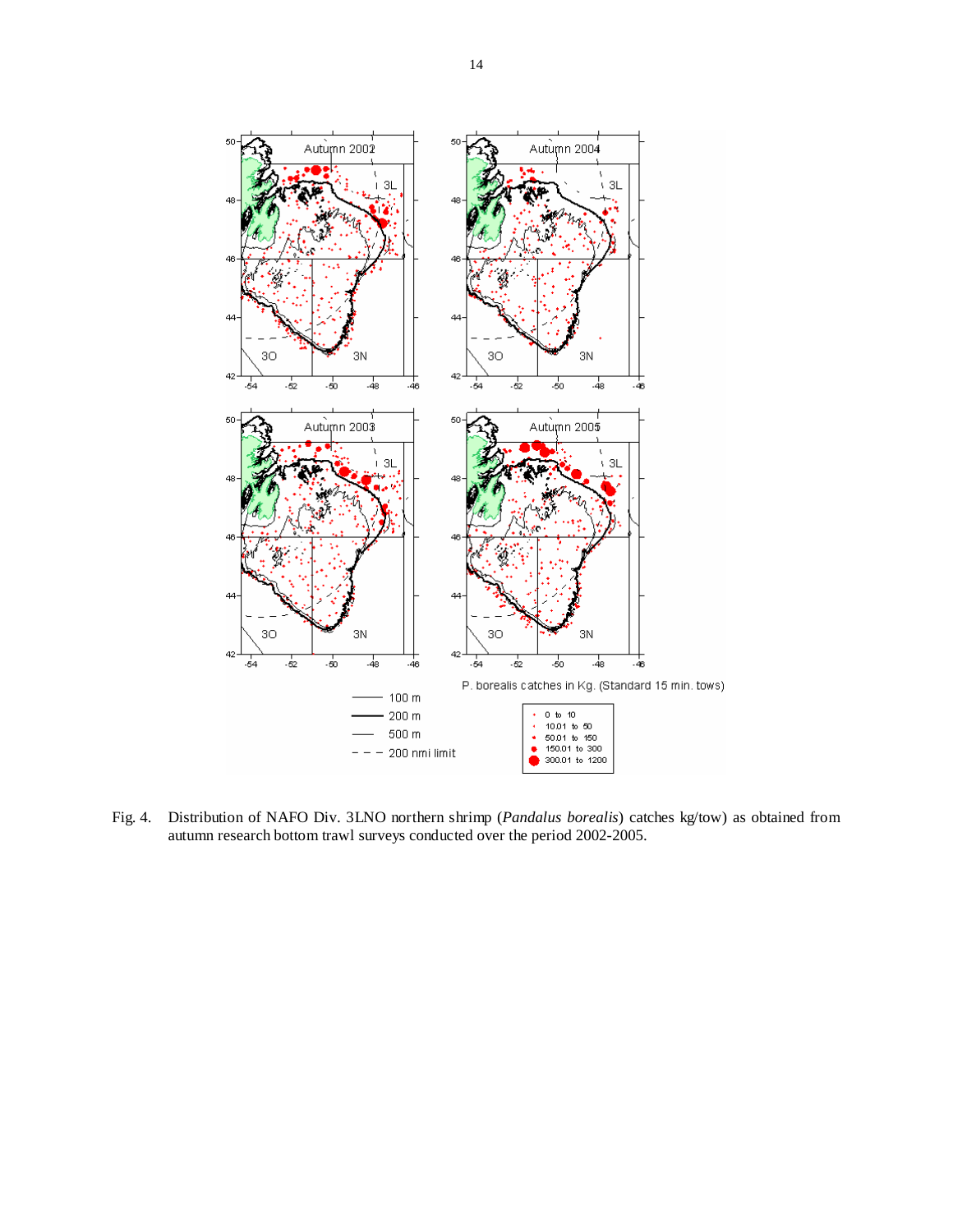

Fig. 5. Distribution of NAFO Div. 3LNO northern shrimp (*Pandalus borealis*) catches kg/tow) as obtained form spring research bottom trawl surveys conducted over the period 2003-2006.